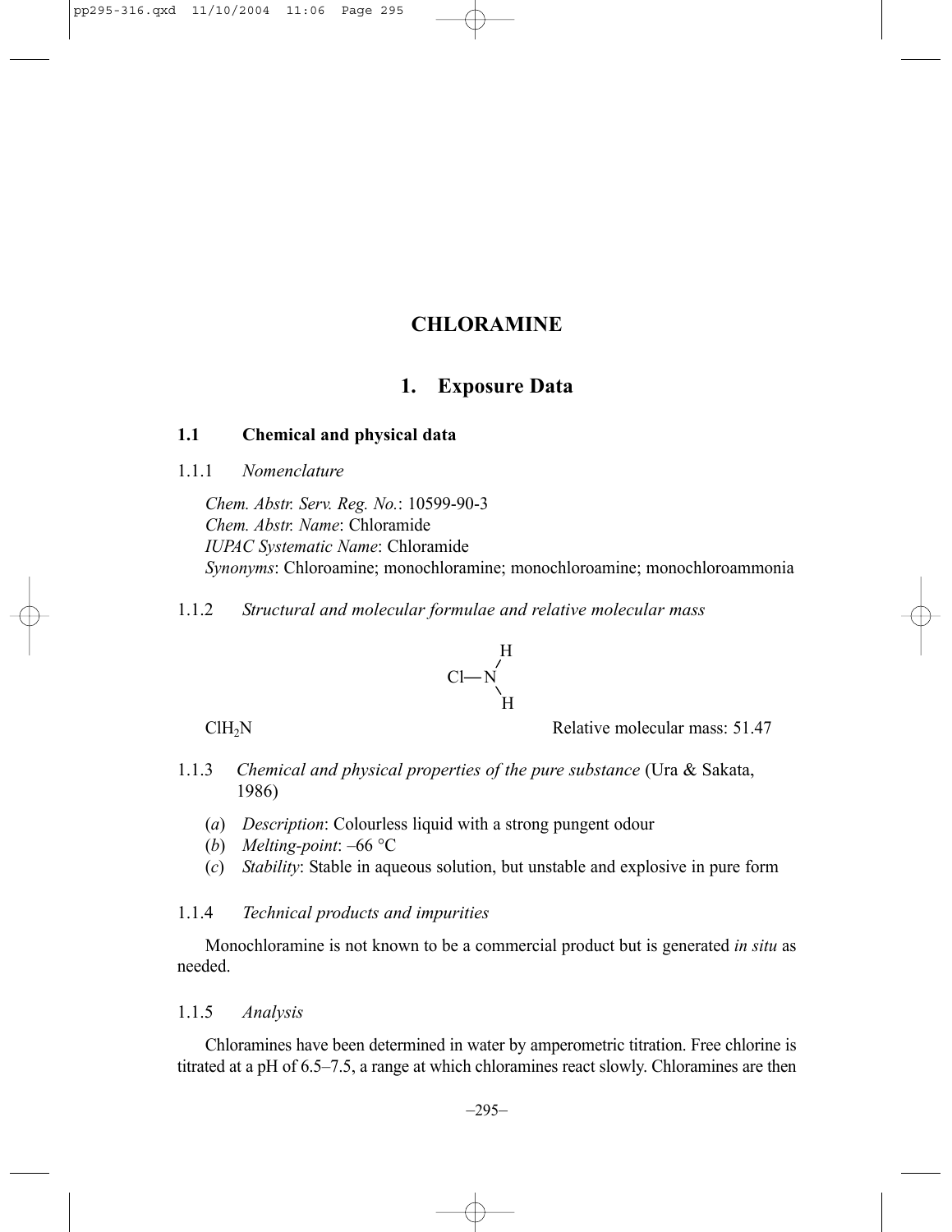titrated in the presence of the correct amount of potassium iodide in the pH range 3.5–4.5. The tendency of monochloramine to react more readily with iodide than dichloramine provides a means for estimation of monochloramine content (American Public Health Association/American Water Works Association/Water Environment Federation, 1999).

In another method, *N,N*-diethyl-*para*-phenylenediamine is used as an indicator in the titrimetric procedure with ferrous ammonium sulfate. In the absence of an iodide ion, free chlorine reacts instantly with the *N,N*-diethyl-*para*-phenylenediamine indicator to produce a red colour. Subsequent addition of a small amount of iodide ion (as potassium iodide) catalytically causes monochloramine to colour. For accurate results, careful pH and temperature control is essential. A simplified colorimetric version of this procedure is commonly used for monitoring levels of chloramine in municipal water systems (American Public Health Association/American Water Works Association/Water Environment Federation, 1999).

# **1.2 Production and use**

#### 1.2.1 *Production*

Chloramines are inorganic nitrogen compounds that contain one or more chlorine atoms attached to a nitrogen atom. A familiar example is monochloramine, the existence of which has been known since the beginning of the nineteenth century. Monochloramine is prepared in pH-controlled reactions by the action of hypochlorous acid or chlorine on ammonia (Ura & Sakata, 1986; Wojtowicz, 1993).

Free chlorine reacts readily with ammonia to form chloramines: monochloramine, dichloramine and trichloramine (nitrogen trichloride). The presence and concentrations of these chloramines depend chiefly on pH, temperature, initial chlorine-to-nitrogen ratio, absolute chlorine demand and reaction time. Both free chlorine and chloramines may be present simultaneously. Chloramines may be formed in water supplies during the treatment of raw waters containing ammonia or by the addition of ammonia or ammonium salts. Typical water treatment practices are designed to produce mainly monochloramine. Chloramines are also formed in swimming pools from the chlorination of ammonia or other nitrogen-containing contaminants (American Public Health Association/American Water Works Association/Water Environment Federation, 1999).

The chemistry of chloramines is fairly well understood and can be summarized in its simplest form by three reversible reactions involving ammonia  $(NH<sub>3</sub>)$ , hypochlorous acid (HOCl), monochloramine (NH<sub>2</sub>Cl), dichloramine (NHCl<sub>2</sub>) and trichloramine (NCl<sub>3</sub>):

$$
NH3 + HOCI \longrightarrow NH2Cl + H2O (1)
$$

 $NH<sub>2</sub>Cl + HOCI \longrightarrow NHCl<sub>2</sub> + H<sub>2</sub>O (2)$ 

 $NHCl<sub>2</sub> + HOCl \xrightarrow{\longrightarrow} NCl<sub>3</sub> + H<sub>2</sub>O$ (3)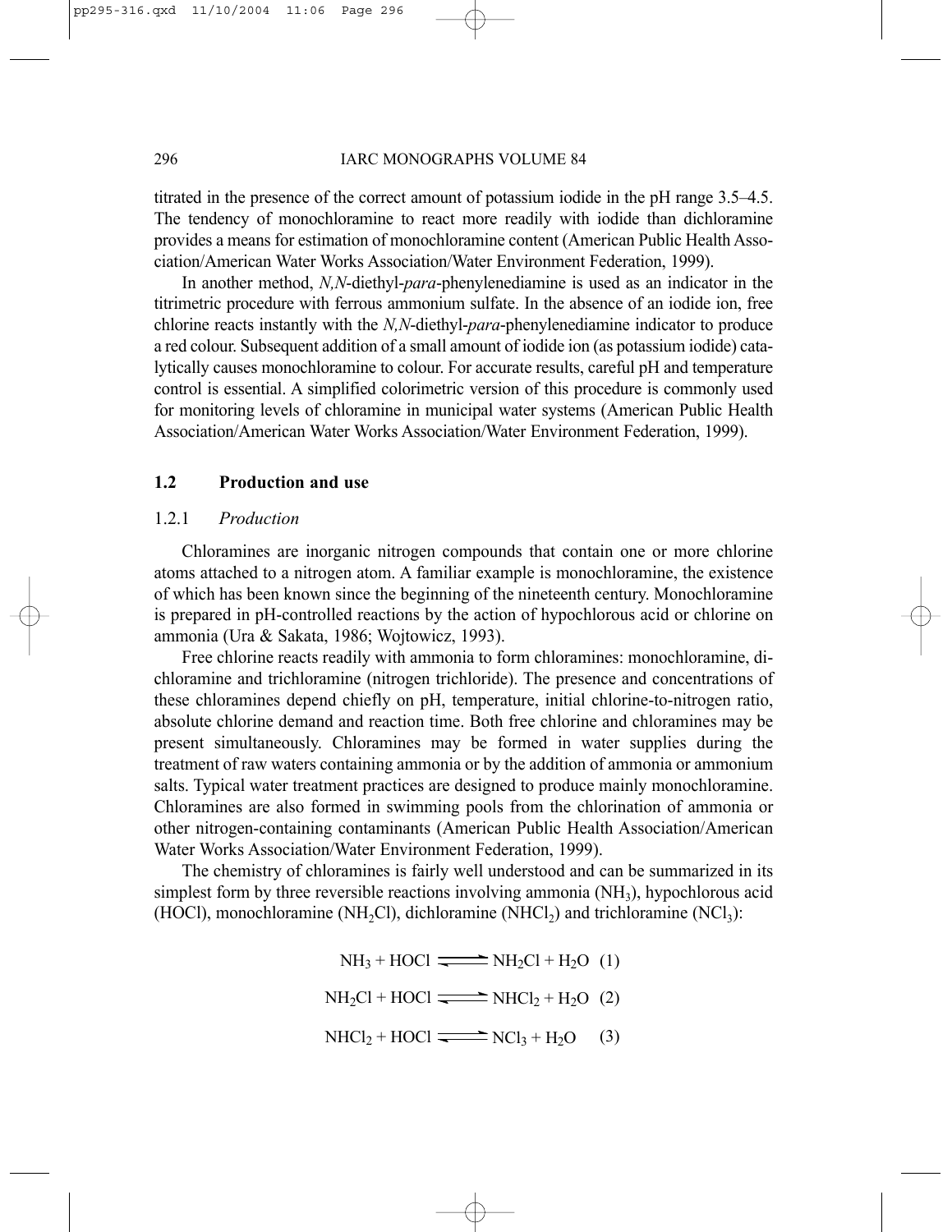Monochloramine is generally the dominant species produced during drinking-water disinfection. The production of dichloramine is favoured as the chlorine-to-nitrogen ratio increases and the pH decreases. Hydrolysis reactions (the reverse reactions in equations 1–3 above) are also of considerable interest because they generate hypochlorous acid, which may be important in the formation of the chlorine-substituted organic compounds, hypobromous acid–hypobromite and bromamines. Also, the hydrolysis reaction with monochloramine liberates ammonia. At equilibrium, no more than several per cent of monochloramine is hydrolysed to free chlorine (Diehl *et al*., 2000).

In addition to hydrolysis and conversion to trichloramine (equation 3), dichloramine decomposes by several other reactions, two of which are base-catalysed. The decomposition of dichloramine accelerates as pH, the concentration of bases (e.g. alkalinity), or both increase. Therefore, dichloramine is much less stable than monochloramine under most conditions of practical interest; however, its greater instability does not necessarily mean that dichloramine is of little significance in the formation of disinfection by-products (Diehl *et al*., 2000).

Monochloramine decomposes in a stepwise fashion, being converted first to dichloramine; the subsequent decomposition of dichloramine is primarily responsible for loss of total residual chlorine. The two major pathways for the decomposition of monochloramine are its hydrolysis and subsequent reaction with free chlorine (equations 1 and 2 above) and general acid catalysis:

$$
NH2Cl + NH2Cl + H+ \xrightarrow{\longrightarrow} NHCl2 + NH3 + H+ (4)
$$

The rate of general acid catalysis (equation 4) is a function of the concentration of proton donors and increases as their concentration increases and pH decreases. It has been noted that the carbonate system, via carbonic acid and bicarbonate, may significantly increase the rate of acid-catalysed decomposition at concentrations and pH values typical of many drinking-water systems. Therefore, the decomposition rate of both monochloramine and dichloramine may increase as alkalinity increases (Diehl *et al*., 2000).

Data on the production of monochloramine for water treatment are not available.

## 1.2.2 *Use*

Chloramines, including monochloramine, are used in synthetic reactions (e.g. as an oxidizing agent for trisubstituted phosphines) and as bleaching agents, disinfectants and bactericides because they function as chlorinating agents and oxidants (undergoing hydrolysis to varying degrees to form hypochlorous acid). Chloramine is widely used in the primary and secondary disinfection of drinking-water (chloramination, in-situ NH<sub>2</sub>Cl formation, is increasingly being used to disinfect public water supplies in order to reduce the formation of trihalomethanes). The use of chloramine in water treatment is increasing in the USA to meet stricter standards for disinfection by-products. In addition, chloramine is generally thought to produce a more stable residual than free chlorine and thus to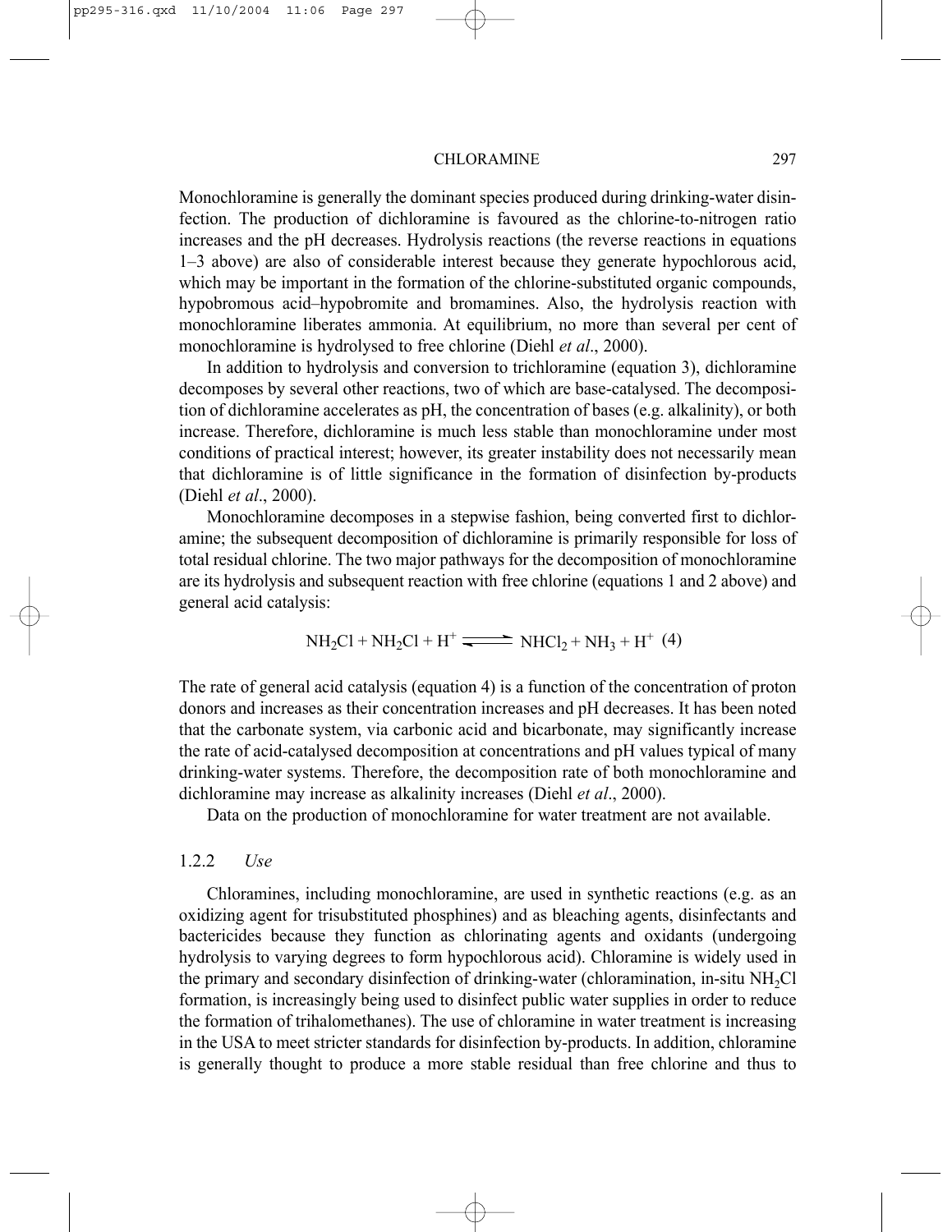provide more protection against bacterial regrowth in the distribution system (Ura  $\&$ Sakata, 1986; Wojtowicz, 1993; Zhang & DiGiano, 2002).

A recent survey of water-treatment plants that serve more than 10 000 people in the USA showed an increase in the percentage of those that use chloramine disinfection, from 20% in 1989 to 29% in 1998 (Oldenburg *et al*., 2002). In addition, the Environmental Protection Agency (1998) in the USA has predicted that an additional 25% will change to chloramine disinfection to comply with stricter standards for disinfection by-products.

Monochloramine has been used in the synthesis of a wide range of other chemicals. The chemistry of monochloramine involves chlorination, amination, addition, condensation, redox, acid-base and decomposition reactions. When monochloramine is added to ketones, it forms vicinal chloroamines and when condensed with aldehydes gives *N*chloroimines. In the presence of excess base, monochloramine decomposes to ammonia and nitrogen. The reaction of equimolar amounts of monochloramine and caustic with excess ammonia is the basis of the industrial-scale production of hydrazine and, in 1990, it was estimated that 55 000 tonnes of monochloramine were consumed worldwide in the production of hydrazine (Wojtowicz, 1993). Monochloramine is also used in organic synthesis for preparation of amines and substituted hydrazines (Wojtowicz, 1993).

# **1.3 Occurrence**

#### 1.3.1 *Natural occurrence*

Chloramines are not known to occur as natural products. *N*-Chloramines, including monochloramines, are formed *in vivo* secondary to the formation of hypochlorous acid in phagocytes and neutrophils (Carr *et al*., 2001).

### 1.3.2 *Occupational exposure*

In studies of occupational exposures around swimming pools, Hery *et al.* (1995) measured concentrations of chloramines (expressed as trichloramine) ranging from values below the limit of detection (around 0.05 mg/m<sup>3</sup>) to 1.94 mg/m<sup>3</sup> in the air of swimming pools, depending on the characteristics of the pool, water temperature, water-surface stirring and air filtration. Massin *et al.* (1998) measured the levels of trichloramine in the air of indoor swimming pools and found average concentrations of 0.24 mg/m3 (standard deviation [SD],  $0.17$ ) in public pools and  $0.67$  mg/m<sup>3</sup> (SD,  $0.37$ ) in leisure-centre pools. Two public pools had concentrations as high as  $0.60 \text{ mg/m}^3$  and two leisure-centre pools had concentrations as low as 0.14 mg/m<sup>3</sup>. Thickett *et al.* (2002) measured concentrations of trichloramine in air varying from 0.1 to 0.57 mg/m<sup>3</sup> in indoor swimming pools, where they found cases of occupational asthma among swimming instructors and lifeguards.

Highly irritant and odour-intensive chloramine compounds are also responsible for the typical 'indoor swimming pool smell'. Due to their different volatilities, pool water releases dichloramine about three times faster and trichloramine about 300 times faster than monochloramine (Holzwarth *et al.*, 1984). Dichloramine imparts a chlorinous odour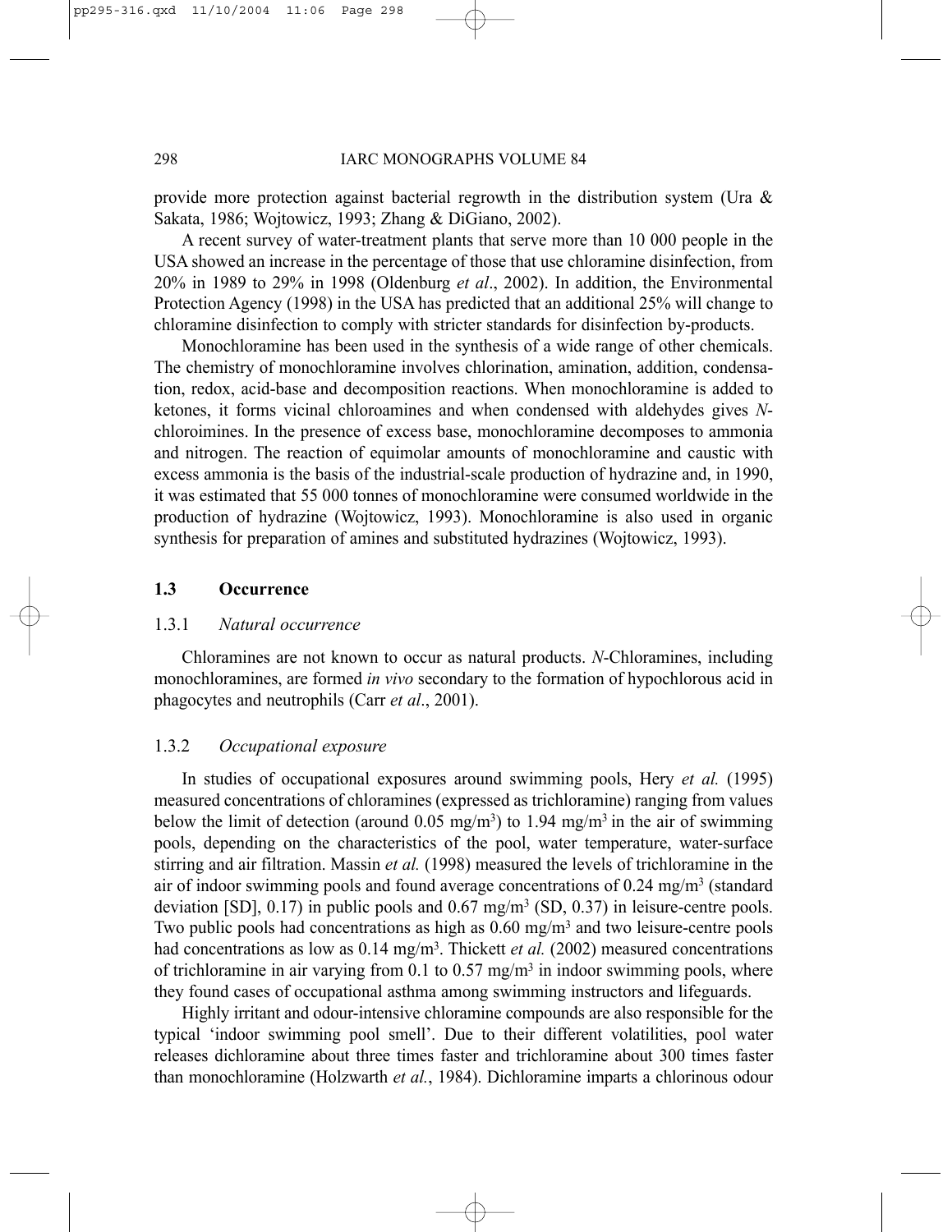to water, while monochloramine does not. Trichloramine has a strong unpleasant odour at concentrations in water as low as 0.02 mg/L (Kirk & Othmer, 1993).

Hery *et al.* (1998) measured total concentrations of chloramines ranging from 0.4 to 16 mg/m<sup>3</sup> in ambient air samples and from 0.2 to 5 mg/m<sup>3</sup> in personal air samples in a green salad-processing plant. In personal air samples, concentrations of soluble chlorine (hypochlorite, mono- and dichloramine) ranged from  $\leq 0.1$  to 3.7 mg/m<sup>3</sup>, while concentrations of trichloramine ranged from  $\leq 0.1$  to 2.3 mg/m<sup>3</sup>. Area samples in the plant contained  $0.1-10.9$  mg/m<sup>3</sup> soluble chlorine and  $0.1-5.9$  mg/m<sup>3</sup> trichloramine.

#### 1.3.3 *Air*

See Section 1.3.2, Occupational exposure.

## 1.3.4 *Water*

Chloramines, mainly monochloramine, are used to provide a disinfection residual in drinking-water distribution systems where it is difficult to maintain free chlorine residual or where the formation of disinfection by-products is a problem (Vikesland *et al.,* 2001). Levels up to 4 mg/L are typically added and decrease with length of residence to around 0.6 mg/L (Zhang & DiGiano, 2002). The decay of chloramines in water distribution systems is dependent on, for example, pH, temperature, length of residence, assimilable organic carbon, and nitrite and bromide content (Vikesland *et al.,* 2001; Zhang & DiGiano, 2002).

Knowledge of the occurrence of organic chloramines in swimming-pool water is very limited, as there are currently no suitable analytical methods for their determination and characterization. Organic chloramines are formed when urine is present in the pools. The distribution of total nitrogen among relevant nitrogen compounds in swimming pools has been calculated. Although more than 80% of the total nitrogen content in urine is present in the form of urea and the ammonia content in urine, at approximately 5%, is comparatively low, swimming-pool water exhibits considerable concentrations of ammonia, which are evidently formed secondarily by degradation of urea following chemical reactions with chlorine. Ammonia reacts rapidly with hypochlorous acid to form monochloramine, dichloramine and trichloramine, whereas nitrogen-containing organic compounds, such as amino acids, may react with hypochlorite to form organic chloramines (Taras, 1953; Isaac & Morris, 1980; WHO, 2000).

### **1.4 Regulations and guidelines**

The WHO (1998) has established a drinking-water guideline for monochloramine of 3 mg/L. The WHO also notes that insufficient data on health effects are available for diand trichloramine to establish a numerical guideline.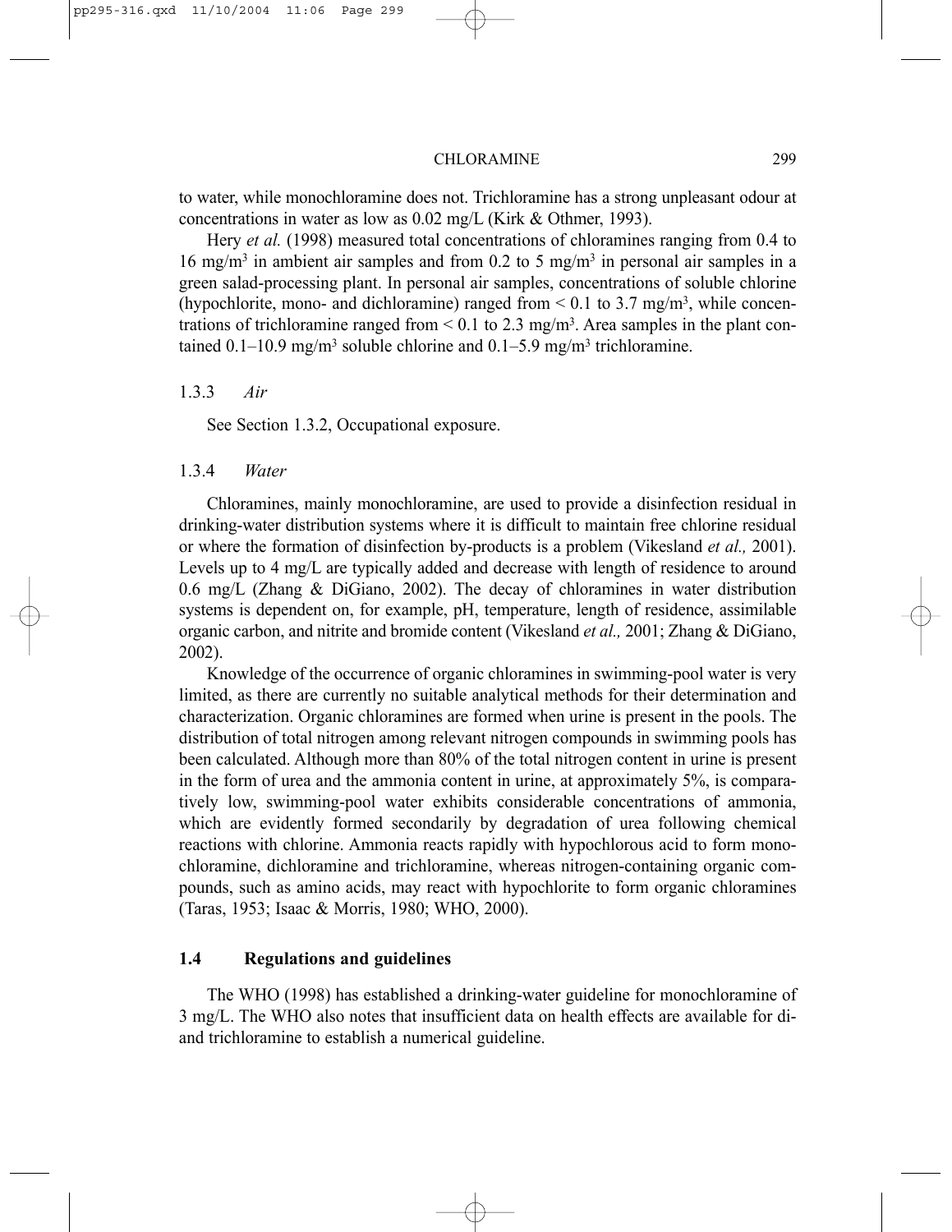Australia and New Zealand have also established a guideline of 3 mg/L for monochloramine (National Health and Medical Research Council and Agriculture and Resource Management Council of Australia and New Zealand, 1996). In Canada, the maximum allowable concentration for total chloramines has been established at 3.0 mg/L (Health Canada, 2003).

The Environmental Protection Agency (1998) in the USA established a maximum residual disinfectant level for chloramine of 4.0 mg/L (as  $Cl<sub>2</sub>$ ). This level can be exceeded under emergency conditions such as a major line break or a natural disaster.

# **2. Studies of Cancer in Humans**

See Introduction to the monographs on chloramine, chloral and chloral hydrate, dichloroacetic acid, trichloroacetic acid and 3-chloro-4-(dichloromethyl)-5-hydroxy-2(5*H*) furanone.

# **3. Studies of Cancer in Experimental Animals**

# **3.1 Oral administration**

## 3.1.1 *Mouse*

Groups of 70 male and 70 female  $B6C3F_1$  mice, 5–6 weeks of age, were given chloraminated, deionized, charcoal-filtered drinking-water<sup>1</sup> that contained 50, 100 or 200 ppm [mg/L] monochloramine expressed as available atomic chlorine or deionized, charcoalfiltered drinking-water (controls). The dose levels of chloramine were based on a previous study that indicated that 200 ppm was the maximum concentration that mice will drink. Interim sacrifices of 9–10 mice each were carried out at 14 or 15 and 66 weeks, leaving 50–51 mice of each sex that were killed after 103–104 weeks of exposure. At 2 years, survival of mice that received chloraminated drinking-water was not significantly different from that of controls. Within the first week of chloramine treatment, a dose-related decrease in drinking-water consumption was observed in both males and females, which continued throughout the study. There was also a dose-related decrease in the body weights of males and females administered chloramine, which occurred earlier and to a greater extent in females than in males. The chloraminated water decreased the body weight of female mice by approximately 10% (50 ppm), 15% (100 ppm) and 30% (200 ppm). No neoplastic or

<sup>1</sup> The chloramine formulations were prepared from buffered sodium hypochlorite (pH 9) stock solutions to which dilute ammonium hydroxide was added. The sodium hypochlorite stock solution was prepared by bubbling chlorine gas into charcoal-filtered, deionized water and was raised to pH 9 with sodium bicarbonate/ carbonate.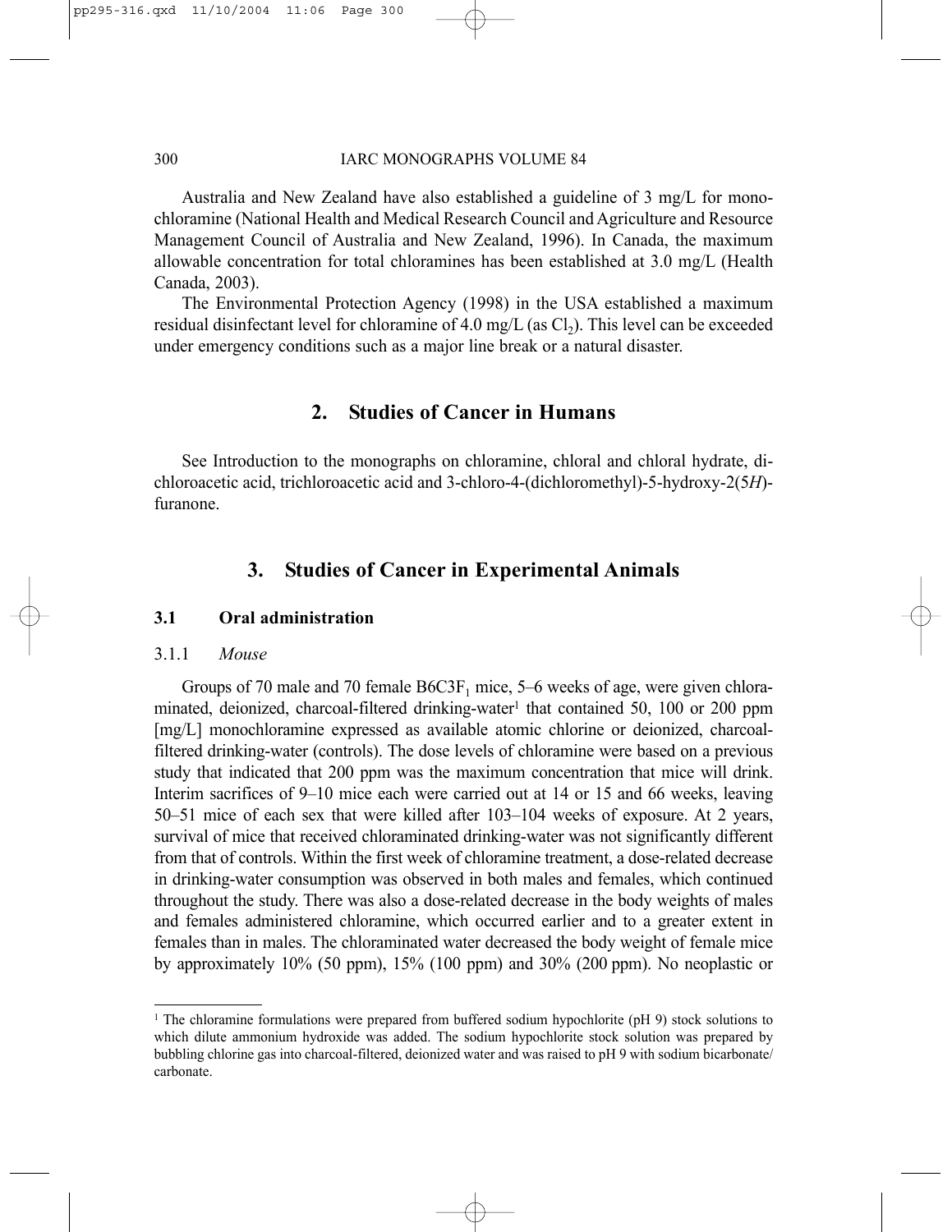non-neoplastic lesions associated with the consumption of chloraminated drinking-water was observed in male or female mice (National Toxicology Program, 1992).

#### 3.1.2 *Rat*

Groups of 70 male and 70 female Fischer 344/N rats, 5–6 weeks of age, were given chloraminated, deionized, charcoal-filtered drinking-water<sup>1</sup> that contained 50, 100 or 200 ppm [mg/mL] monochloramine expressed as available atomic chlorine or deionized, charcoal-filtered drinking-water (controls). The dose levels of chloramine were based on a previous study that indicated that 200 ppm was the maximum concentration that rats will drink. Interim sacrifices of 9–10 rats each were carried out at 15 and 66 weeks, leaving 50–51 rats of each sex that were killed after 103–104 weeks of exposure. Survival of male and female rats that received chloraminated drinking-water was not significantly different from that of controls except for the low-dose male group in which survival was greater. Within the first week of chloramine administration, a dose-related decrease in drinking-water consumption by males and females was observed, which remained reduced throughout the study. Chloraminated water did not affect the body weight of female and male rats until weeks 97 and 101, at which time a 10% reduction relative to controls occurred in the high-dose female and male rats, respectively. The incidence of mononuclear-cell leukaemia was higher in female rats that received the high dose of chloramine than in controls: 8/50 (16%), 11/50 (22%), 15/50 (30%) and 16/50 (32%) for the 0-, 50-, 100- and 200-ppm chloramine-treated groups, respectively. When adjusted for intercurrent mortality (Kaplan-Meier estimated tumour incidence), the rate of leukaemia was 20.8, 29.0, 39.9 and 41.4% for the 0-, 50-, 100- and 200-ppm chloramine-treated groups, respectively. The results were analysed by the life table test (Haseman, 1984) for an overall dose–response trend, resulting in a *p*-value of 0.02. This was followed by pairwise comparison between the controls and the treated groups resulting in *p*-values of 0.280, 0.077 and 0.036 for the 50-, 100- and 200-ppm chloramine-treated groups, respectively. The authors reported that the incidence of leukaemia in the concurrent control group was lower than that in untreated historical controls (170/680 [25%], with a range of 14–36%). There was a marginal increase in spleenic histiocytic lymphoid hyperplasia in females (controls, 3/50; 50 ppm, 4/50; 100 ppm, 2/50; and 200 ppm, 6/50). Since this apparent increase lacked a dose–response relationship and was only marginally significant, it was not considered by the authors to be related to the chloraminated water. There were no other neoplastic or non-neoplastic lesions associated with the consumption of chloraminated drinking-water. The report concluded that there was no evidence for the carcinogenic activity of chloraminated drinking-water in male rats and equivocal evi-

<sup>1</sup> The chloramine formulations were prepared from buffered sodium hypochlorite (pH 9) stock solutions to which dilute ammonium hydroxide was added. The sodium hypochlorite stock solution was prepared by bubbling chlorine gas into charcoal-filtered, deionized water and was raised to pH 9 with sodium bicarbonate/ carbonate.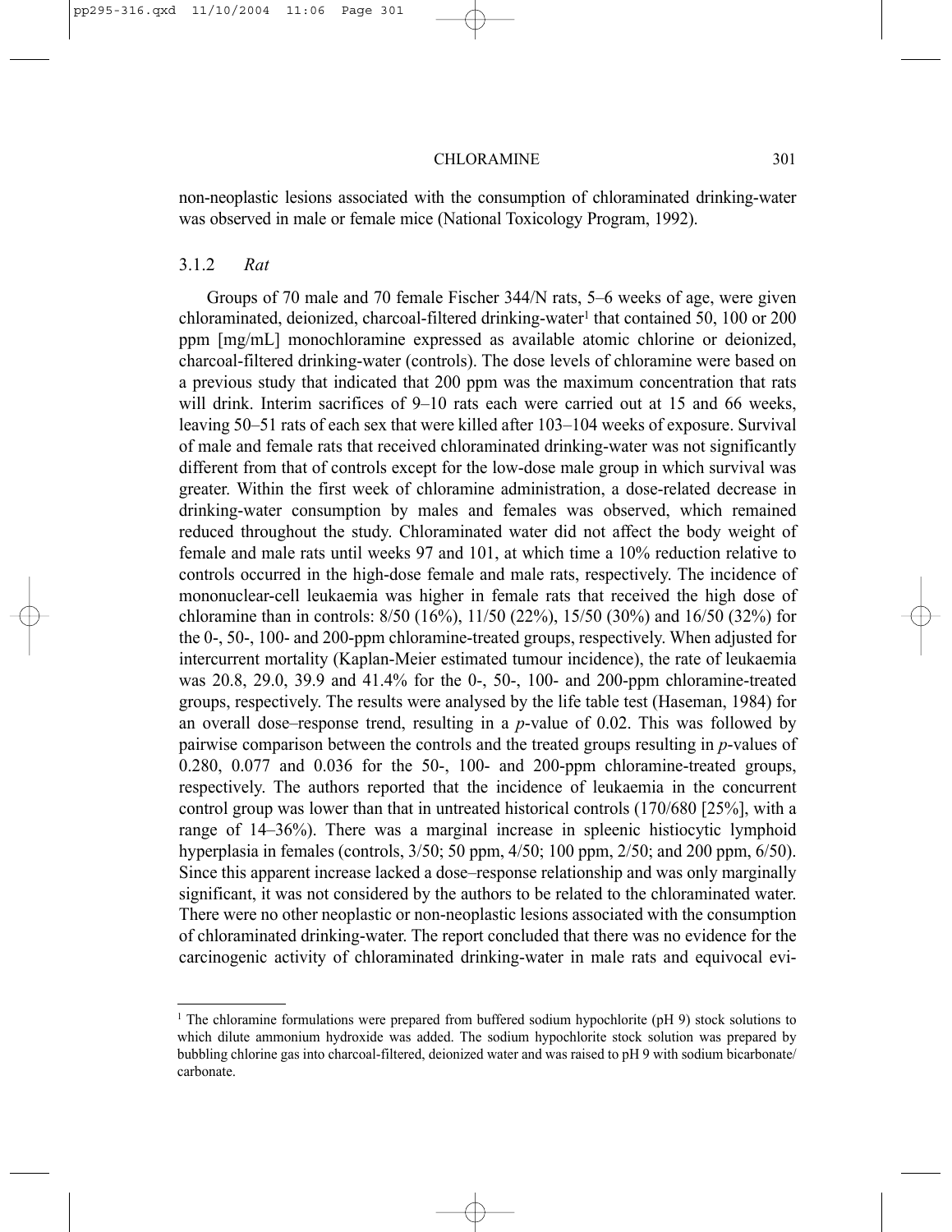dence in female rats based on an increased incidence of mononuclear-cell leukaemia (National Toxicology Program, 1992).

#### **3.2 Administration with known carcinogens or modifying factors**

*Rat*: *Helicobacteria pylori* has been associated with an increased risk for stomach cancer that could result from the interaction of ammonia produced by its urease activity and hypochlorous acid produced by neutrophils. Ammonia and hypochlorous acid interact to form chloramine. Hence, administering ammonia and hypochlorous acid to rats in order to form chloramine has been used as a model for the ulcerogenic and carcinogenic activity of the bacterium (Iishi *et al*., 1997; Iseki *et al*., 1998; Narahara *et al*., 2001; Kato *et al*., 2002).

Early studies demonstrated that the combination of 20% ammonium acetate in the diet and 30 mM sodium hypochlorite in the drinking-water enhanced the incidence of *N*methyl-*N*′-nitro-*N*-nitrosoguanidine (MNNG)-induced stomach cancer, which was increased from 10/20 (50%) to 17/20 (85%) by the combination. The number of stomach cancers per tumour-bearing rat was not altered:  $1.8 \pm 0.4$  versus  $1.7 \pm 0.2$  (lishi *et al.*, 1997). In another report, the combination increased the incidence of rats with stomach cancer from 12/19 (63%) to 19/19 (100%), while again not altering the number of stomach cancers per tumour-bearing rat:  $1.3 \pm 0.2$  versus  $1.9 \pm 0.2$  (Iseki *et al.*, 1998). Neither 20% ammonium acetate nor 30 mM sodium hypochlorite administered alone affected the incidence of MNNG-induced stomach cancer (Iishi *et al*., 1997; Iseki *et al*., 1998).

Groups of 20 male Wistar rats [age unspecified] received 25 µg/mL MNNG in the drinking-water for 25 weeks and, at week 26, received 20% ammonium acetate in the diet and 30 mM sodium hypochlorite in the drinking-water. Some groups of rats also received subcutaneous injections of 25 or 50 mg/kg bw ambroxol, a clinical mucoregulatory agent with antioxidant activity, every other day, to determine its ability to prevent the enhancement of stomach cancer by chloramine. All surviving rats were killed at week 52 and were evaluated for stomach tumours as were rats that survived to at least week 50. The incidence of MNNG-induced stomach adenocarcinomas was significantly increased  $(p < 0.01)$  from 7/20 (35%) in animals not administered chloramine to 17/20 (85%) in animals administered chloramine. Ambroxol reduced the incidence of stomach cancer in rats treated with MNNG plus chloramine to  $6/19$  (32%) and  $5/20$  (25%) for the 25- and 50-mg/kg doses, respectively. Neither dose level of ambroxol affected the incidence of stomach cancer induced by MNNG. In rats that did not receive chloramine as chloraminated water, the incidence of MNNGinduced stomach cancer was 8/20 (40%) and 9/20 (45%) for the low- and high-dose ambroxol-treated groups, respectively (Narahara *et al*., 2001).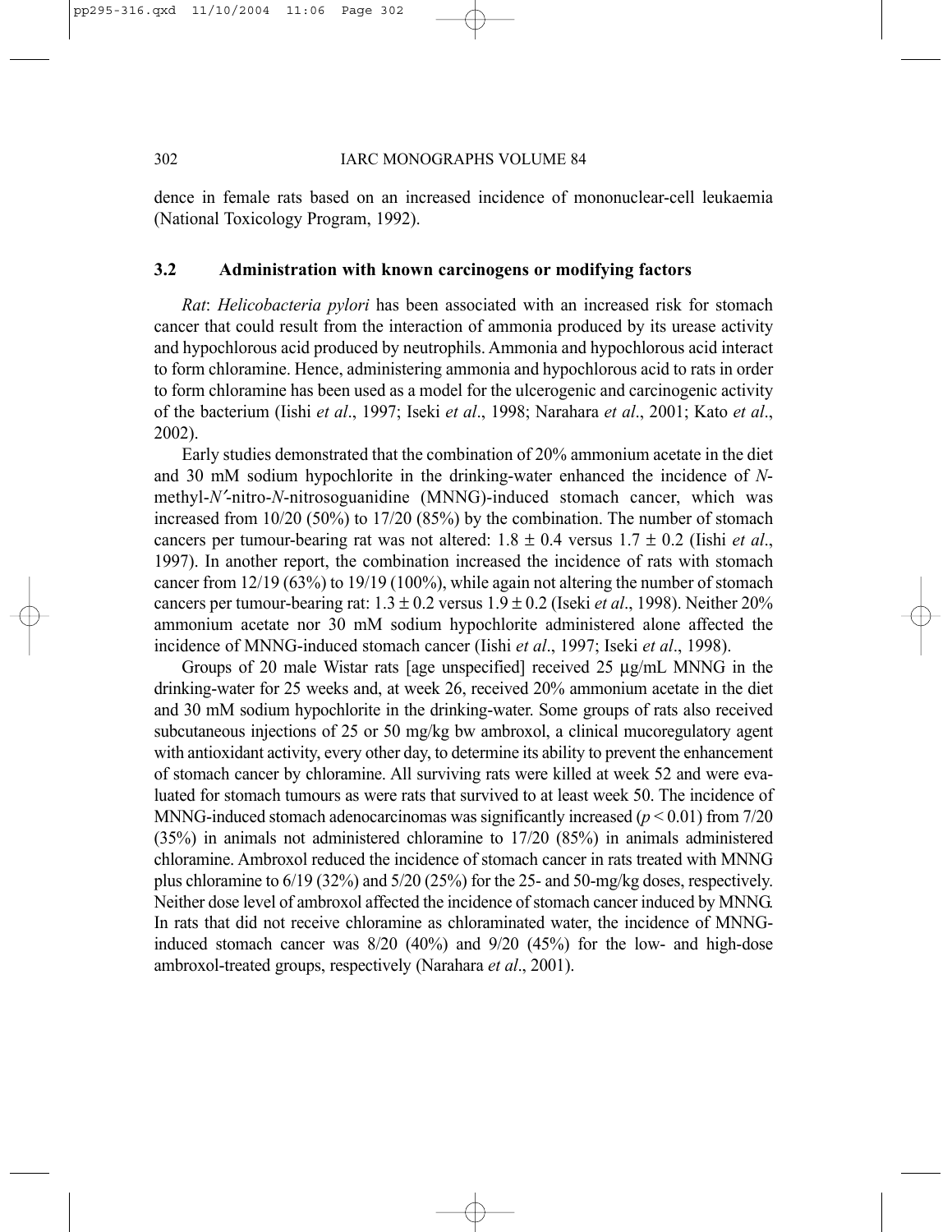# **4. Other Data Relevant to an Evaluation of Carcinogenicity and its Mechanisms**

#### **4.1 Absorption, distribution, metabolism and excretion**

#### 4.1.1 *Humans*

No studies on the absorption, distribution, metabolism and excretion of monochloramine in humans have been reported.

### 4.1.2 *Experimental systems*

Male Sprague-Dawley rats  $(220-240 \text{ g})$  were given 1.1 mg per animal  $\lceil \sqrt[36]{\text{Cl}} \rceil$ -labelled chloramine [NH<sub>2</sub> <sup>36</sup>Cl] orally as 3 mL of a solution containing 370 mg/L chloramine. The peak plasma concentration of  ${}^{36}Cl$  (10.3  $\mu$ g/L) was reached 8 h after dosing, and the absorption and elimination half-lives were 2.5 h and 38.8 h, respectively. The distribution of radioactivity was highest in plasma and lowest in fat. Approximately 25% and 2% of the administered dose of radiolabelled chloramine was excreted in the urine and faeces, respectively, during 120 h after treatment. Only 0.35% of the administered dose of monochloramine was present in plasma as  $[36C]$ chloride 120 h after treatment. No evidence for enzymatic intervention in the metabolism of monochloramine was presented (Abdel-Rahman *et al*., 1983).

The effect of 15  $\mu$ M monochloramine as hepatic function was investigated in isolated perfused male Sprague-Dawley rat liver. The uptake of monochloramine averaged 98%. Approximately 0.7% of the amount taken up by the liver was reduced by glutathione (GSH) and appeared in the bile in the form of GSH disulfide (Bilzer & Lauterburg, 1991).

Monochloramine inactivated bovine liver catalase *in vitro*, either by reacting with reduced nicotinamide adenine dinucleotide phosphate (NADPH) or by hydrolysis to hypochlorous acid, which may ligate with the haeme iron of catalase, or both (Mashino & Fridovich, 1988). Subsequent studies showed that the reaction of monochloramine with NADH yields a pyridine chlorohydrin (Prütz *et al*., 2001).

Monochloramine inhibited purified rat liver enzymes, *N*10-formyl tetrahydrofolate dehydrogenase (0.56–3.35 µM) and formaldehyde dehydrogenase (2.7–101 µM), *in vitro* (Minami *et al*., 1993).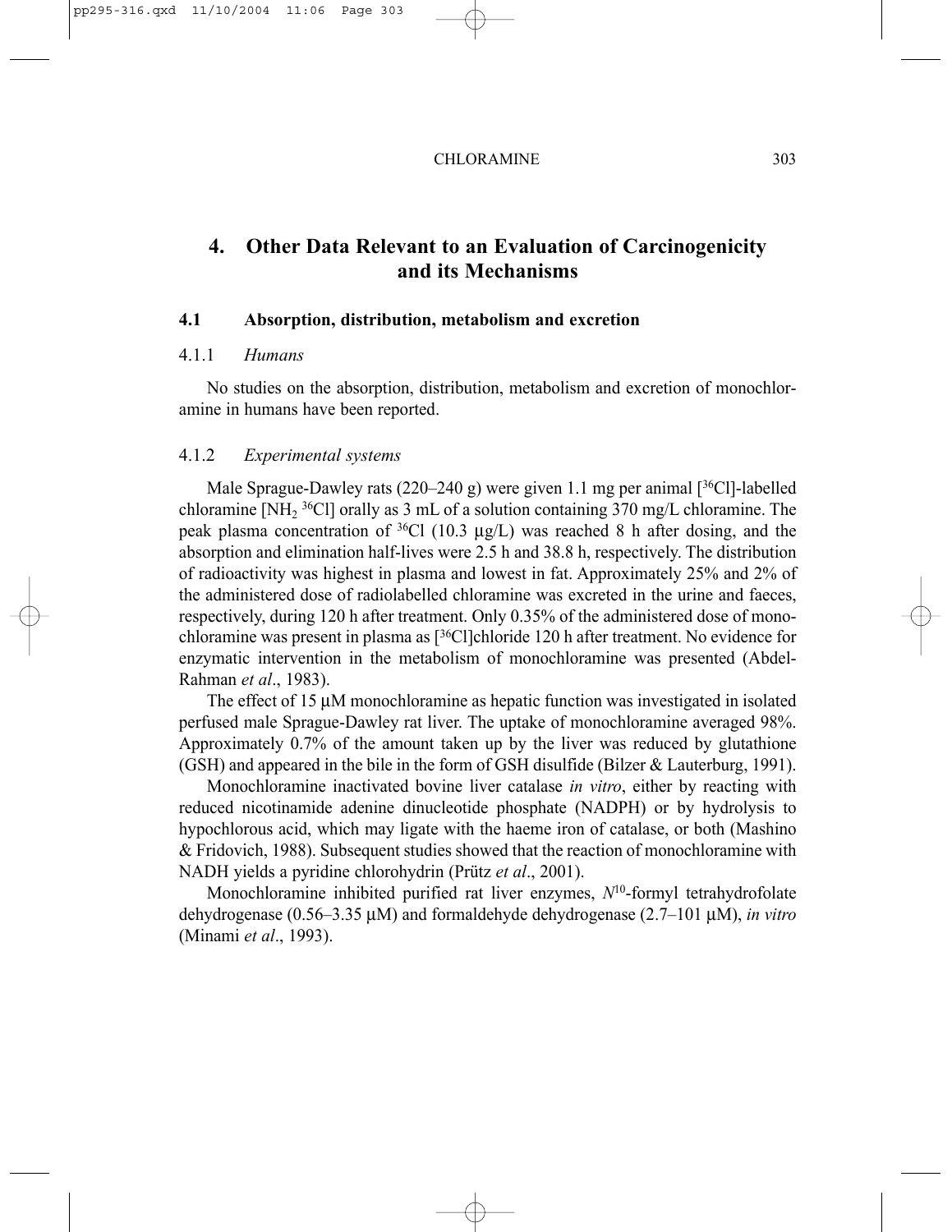# **4.2 Toxic effects**

#### 4.2.1 *Humans*

#### (*a*) *Inhalation*

Chloramines are volatile and, as a result, an important route of human exposure is through inhalation. Numerous case reports have documented the effects of inhalation exposures in households as a result of mixing bleach and liquid ammonia for cleaning. A more limited set of information relates to the inhalation of chloramine in occupational settings. Few studies have investigated the potential effects of inhaling chloramine while bathing. The following is a summary of representative studies of these exposure conditions.

Instances of inhalation of chloramines in the home have been reported as case studies, which give little opportunity for accurate assessment of exposure. However, they do provide a qualitative description of the symptoms and damage that ensued.

Tanen *et al*. (1999) documented acute lung injury that progressed to severe pneumonitis, caused by the use of combined hypochlorite and ammonia for cleaning in an occupational setting. A tracheostomy was necessary, but the patient recovered within 7 days.

Hery *et al*. (1998) reported an analysis of concentrations of chloramine and complaints of irritation of the eye and upper respiratory tract of workers in a green-salad processing plant. The irritant agents were chloramines that resulted from the reaction of hypochlorite with nitrogen compounds in the sap proteins that were released when the vegetables were cut. The study documented the relationship between concentrations of chloramine in the processing water and those in the air at different workstations. The air measurements included nitrogen trichloride (trichloroamine) as a separate entity and clearly showed that the exposure was not entirely composed of monochloramine. Concentrations of chlorine (5–60 mg/L) in combination with amino-containing chemicals resulted in levels of total soluble chlorine compounds in the air of  $0.1-0.8$  mg/m<sup>3</sup> chlorine and 0.2–0.9 mg/m3 nitrogen trichloride. This exposure assessment was linked to a second study in which irritation phenomena were studied among 334 swimming-pool lifeguards (Massin *et al*., 1998). Exposure of these individuals was primarily by inhalation, and eye, nose and throat irritation showed a dose–response relationship with exposures to nitrogen trichloride. There was little evidence that chronic respiratory symptoms increased with increasing exposure (e.g. chronic bronchitis). The irritant effects became apparent at nominal air concentrations of 0.5 mg/m<sup>3</sup> nitrogen trichloride. The extent to which nitrogen trichloride would be formed in the air from use of chloraminated water in confined spaces (e.g. showers) in the home has not been studied.

A recent account of case studies of two lifeguards and one swimming instructor reported that two subjects had decreased forced expiratory volume in response to a challenge of nitrogen trichloride at 0.5 mg/m3 and the third showed a positive response in the workplace (Thickett *et al*., 2002). These authors concluded that nitrogen trichloride was a cause of occupational asthma.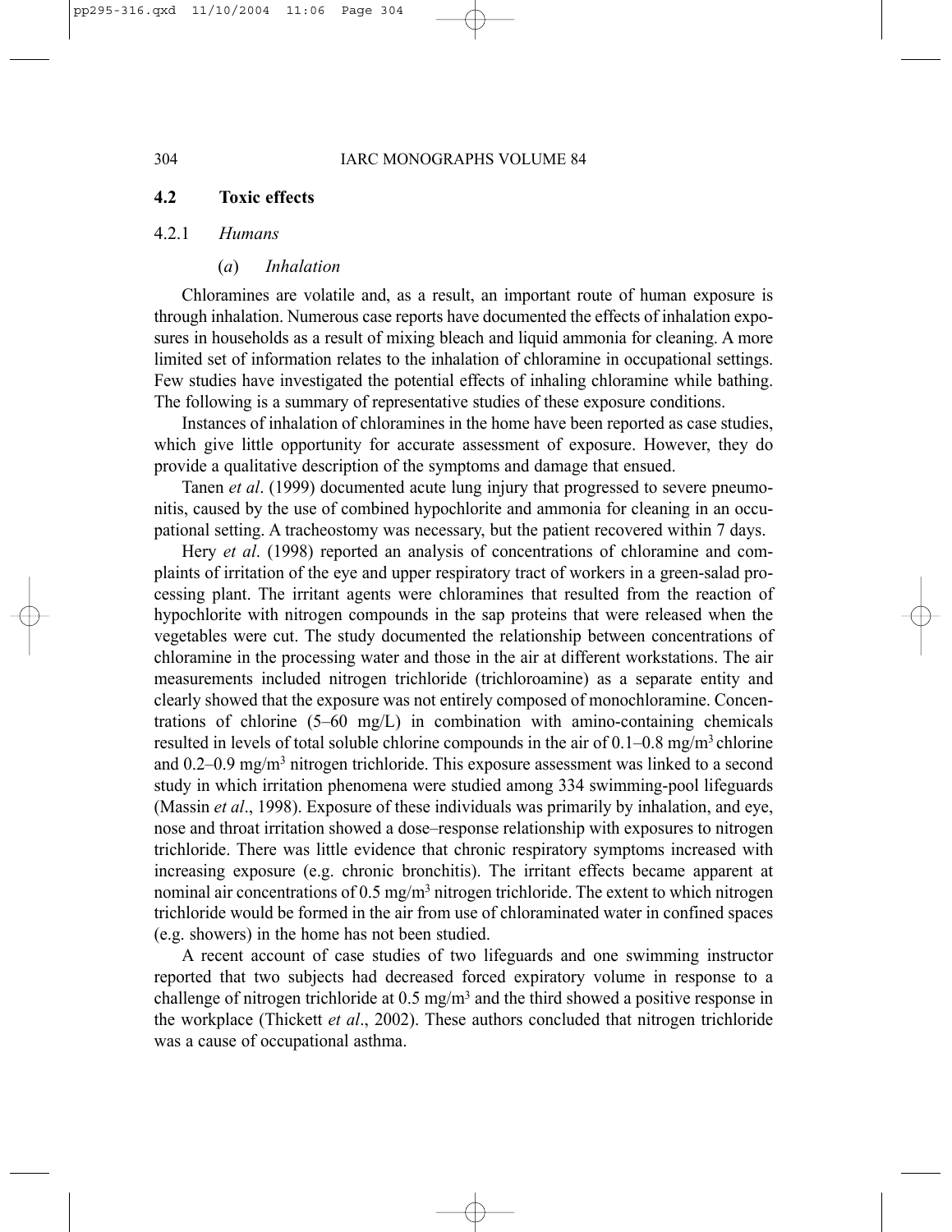#### (*b*) *Ingestion*

A few studies have specifically evaluated the potential effects of ingested chloramine. Lubbers and Bianchine (1984) and Lubbers *et al*. (1984) studied acute and repeated doses of monochloramine in comparison with other drinking-water disinfectants. In a risingdose tolerance study (Lubbers & Bianchine, 1984), groups of 10 adult male volunteers drank two 500-mL portions of water containing 0.01, 1.0, 8, 18 or 24 mg/L chloramine, or hypochlorite, sodium chlorite, sodium chlorate or chlorine dioxide or served as controls. A battery of measures, including blood and urine biochemistry, blood cell counts and morphology, and physical examination were conducted following each dose. No statistically significant changes were noted in the chloramine-treated group. In the subsequent repeated-dose study (Lubbers *et al*., 1984), 10 volunteers were required to drink a 500-mL portion of water containing 5 ppm [5 mg/L] chloramine daily for 12 weeks followed by an 8-week wash-out period. The volunteers were required to consume the entire 500-mL portion within 15 min. The other treatment groups involved comparisons with other drinking-water treatments as described in the rising-dose study. The same set of biochemical, clinical and haematological tests and physical examinations were conducted. The only statistically significant change in the chloramine-treated group was an increase in triiodothyronine  $(T_3)$  uptake. However, this change remained within the normal range and was considered to be clinically irrelevant.

Wones *et al*. (1993) reported the results of a study focused on measures of lipid metabolism and thyroid function that involved three groups of 16 adult male volunteers who received 1.5 L distilled water or 2 or 15 ppm [2 or 15 mg/L] chloramine daily for 4 weeks, followed by a 4-week acclimatization period during which all subjects were provided distilled drinking-water and a standardized diet that was relatively high in total fat, saturated fat and cholesterol. The diet was maintained whereas the water provided was changed in the subsequent 4-week experimental period. The only statistically significant change was a 12% increase in plasma apolipoprotein B in men consuming 15 ppm chloramine. The only parameter that tended to parallel this trend was an increase in plasma triglycerides, but this was not statistically significant ( $p = 0.07$ ).

#### (*c*) *Haemodialysis patients*

Two studies are representative of broad findings in patients undergoing haemodialysis treatment when the municipal drinking-water that was used in the preparation of dialysis fluid contained appreciable concentrations of chloramine. Fluck *et al*. (1999) reported that chloramine-induced haemolysis was responsible for erythropoeitin-resistant anaemia that developed in a haemodialysis unit in the United Kingdom. An increase in mean methaemoglobinaemia of 23% and a fall in mean haptoglobin of 21% was noted in these patients. Following installation of columns that contained activated carbon to remove the chloramine, these effects were reversed. The concentrations of chloramine prior to installation of the columns were 0.25–0.3 ppm  $[mg/L]$  but fell to  $\leq$  0.1 ppm  $[mg/L]$  following installation of carbon column filtration.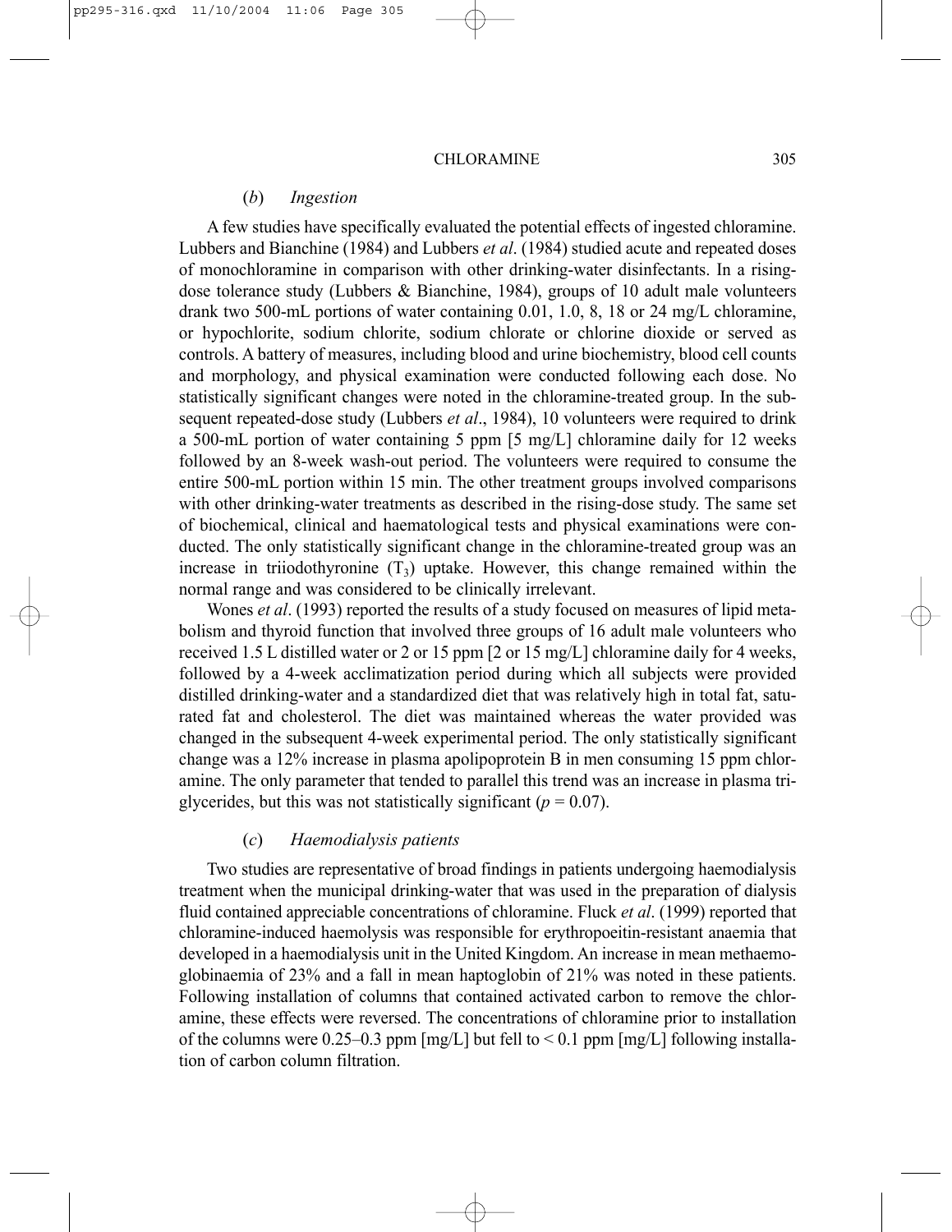There is some evidence of varying sensitivity to the haemolytic effects of chloramine among haemodialysis patients. Weinstein *et al*. (2000) studied differences between 24 responders and nine non-responders to chloramine in dialysis fluid. The initial water analysis indicated a concentration of 0.19 mg/L chloramine in the water supply. An inverse correlation between concentrations of serum GSH and haemoglobin was observed in these patients.

# 4.2.2 *Experimental systems*

#### (*a*) *Inhalation*

No study of exposure to chloramine via inhalation has been reported. One study in mice of sensory irritation responses to nitrogen trichloride found that the airborne concentration of nitrogen trichloride that resulted in a 50% decrease in respiratory rate was 2.5 ppm [12.3 µg/mL] (Gagnaire *et al*., 1994). The maximal response was observed within 10 min.

#### (*b*) *Oral*

Monochloramine was administered in the drinking-water at concentrations of 0, 1, 10 and 100 mg/L to male Sprague-Dawley rats (Abdel-Rahman *et al*., 1984) and haematological parameters were examined after 3 and 10 months of treatment. Only four animals per group were sampled at each time-point. A statistically significant decrease in haematocrit was observed after 3 months of treatment with 10 and 100 mg/L. While a similar trend was apparent at 10 months, the results were not statistically significant.

Daniel *et al*. (1990) compared the subchronic toxicity of chloramine with that of chlorine and chlorine dioxide in Sprague-Dawley rats. Chloramine was administered in the drinking-water at concentrations of 0, 25, 50, 100 and 200 mg/L for 90 days to groups of five males or females. Parameters of haematology and clinical chemistry were measured after 90 days. Tissues were sampled and examined for gross lesions and histopathology. At the 200-mg/L dose, weight gain was decreased and the relative kidney weights were increased by chloramine in both male and female rats. Male animals had significantly decreased haematocrits at 100 mg/L and decreased red blood cell counts at both 100 and 200 mg/L. No treatment-related pathology was noted.

The effects of monochloramine were compared with those of chlorine in 10 male and female B6C3F<sub>1</sub> mice given 0, 12.5, 25, 50, 100 and 200 mg/L of the two compounds in the drinking-water (Daniel *et al*., 1991). Body weight gain was significantly decreased at 100 and 200 mg/L in both male and female mice. Red blood cell counts, haemoglobin and haematocrit levels in male mice were significantly increased at 200 mg/L. Only red blood cell counts were elevated in female mice at this dose. Relative kidney weights were increased at 200 mg/L in males and females, but not at lower doses of monochloramine. No treatment-related pathology was observed.

Bercz *et al*. (1982) studied the ability of chloramine to induce haematological effects and alterations in clinical chemistry measures including serum thyroxine  $(T_4)$  concentrations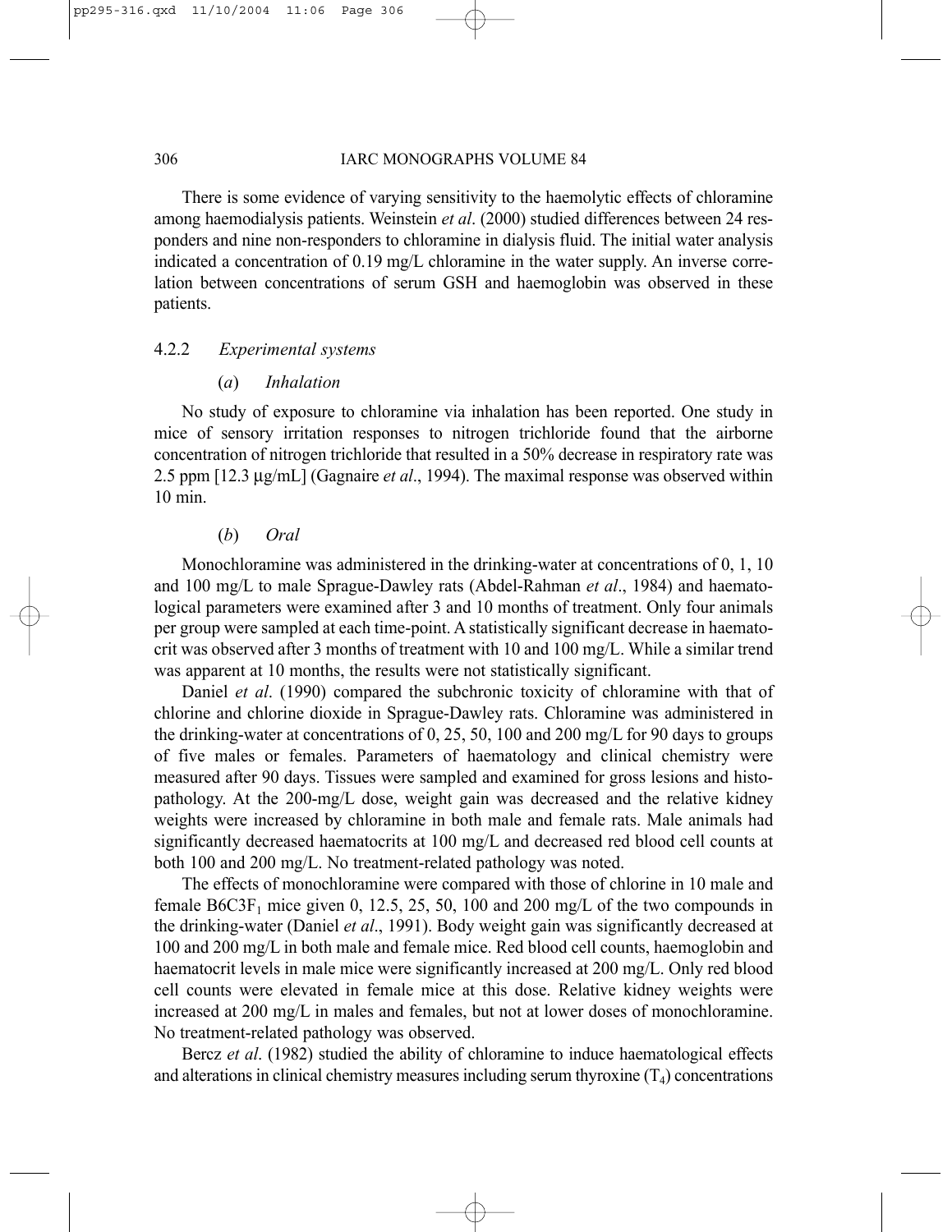in adult African green monkeys (five males and seven females). Chloramine was administered in the drinking-water at a concentration of 100 mg/L for a period of 6 weeks (total body dose, 10 mg/kg bw per day). No significant effects were observed.

An immunotoxicological evaluation was made in groups of 12 male Sprague-Dawley rats treated with sodium hypochlorite or 9, 19 or 38 ppm [mg/L] chloramine in the drinking-water (Exon *et al*., 1987). No remarkable findings were noted with respect to relative spleen and thymus weights, delayed hypersensitivity reactions, natural killer cell activity or the phagocytic activity of macrophages. A substantial and dose-related increase in prostaglandin  $E<sub>2</sub>$  activity was observed in adherent resident peritoneal cells from animals treated with 19 and 38 ppm. However, no corresponding alterations in immune function were found.

A study of plasma cholesterol and thyroid hormone levels was conducted in white Carneau pigeons treated with various disinfectants (Revis *et al*., 1986). Increases in plasma levels of low-density lipoprotein cholesterol were observed with 2 and 15 ppm [mg/L] hypochlorite (chlorine pH 8.5), and 15 ppm  $[mg/L]$  chloramine and chlorine dioxide when administered with a high-cholesterol diet. These changes appeared to be correlated with an increase in the size of atherosclerotic plaques and a very large decrease in  $T_4$  and  $T_3$  concentrations in serum. It must be noted that these results are substantially different from those observed in primates (Bercz *et al*., 1982), in an independent study in pigeons (Penn *et al*., 1990), in rats (Poon *et al*., 1997) and in humans (Wones *et al*., 1993) receiving comparable treatments with a variety of disinfectants, including chloramine.

Poon *et al*. (1997) specifically examined the effects of 200 ppm [mg/L] (equivalent to 21.6 mg/kg per day) monochloramine in drinking-water in male Sprague-Dawley rats treated for 13 weeks. The study included a group of control rats that were given the same volume of water as that consumed by the chloramine-treated animals. The animals were monitored for changes in levels of  $T<sub>4</sub>$ , hepatic drug metabolizing enzymes, haematological parameters and measures of immune response. The authors concluded that the minor changes seen in these parameters were largely associated with decreased water and food consumption.

The role of monochloramine and related organic chloramines formed *in situ* has been studied extensively with respect to the development of stomach lesions. This interest arises from investigations of mechanisms by which *H. pylori* might induce gastritis, peptic ulcers and stomach cancer (Suzuki *et al.*, 1992; Dekigai *et al.*, 1995; Xia & Talley, 2001). This organism produces a high concentration of ammonia in the stomach of infected patients, which is postulated to interact with neutrophil-derived hypochlorous acid to produce chloramine.

Monochloroamine exerts biological effects in isolated systems at concentrations that would commonly be seen in drinking-water. At concentrations of  $1-10 \mu M$  [0.5–5 mg/L], monochloramine inhibited the growth of the normal rat gastric mucosa cell line, RGM-L (Naito *et al*., 1997). This growth inhibition was in part attributed to evidence of increased apoptosis (characterized by a fraction of subdiploid cells and nuclear fragmentation) with concomitant accumulation of cells in the G2/M phase of the cell cycle.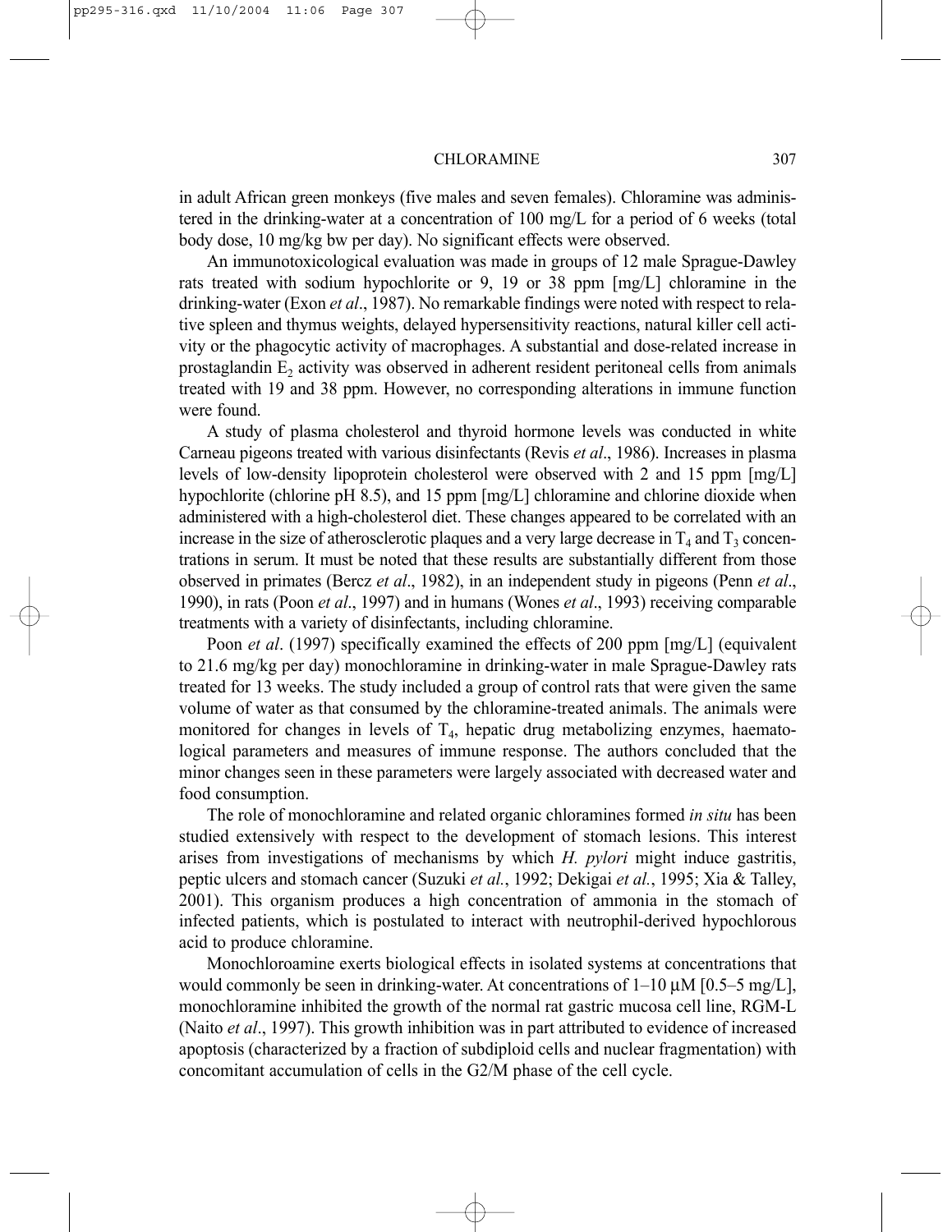The application of chloramine to the serosal side of the colonic mucosa of rats at concentrations of 50  $\mu$ M increased mucosal secretion of prostaglandin E<sub>2</sub> (Tamai *et al.*, 1991). The 50% maximum effective for monochloramine was 3.2 µM [0.165 mg/L] compared with 6.5 µM [0.34 mg/L] for hypochlorous acid and 6.5 µM [0.22 mg/L] for hydrogen peroxide.

Apoptosis induced by etoposide was inhibited in human Jurkat T cells (acute T-cell leukaemia cell line) by 70 µM [3.6 mg/L] monochloramine (Than *et al*., 2001). This effect was associated with an increase in the number of cells arrested in the  $G_0/G_1$  phase and a decrease in the number of cells in the S phase. Cells that survived had an increased incidence of aneuploidy, probably attributable to treatment with etoposide.

Monochloramine, at a concentration range of 30–50  $\mu$ M [1.5–2.6 mg/L], inhibited the respiratory burst that is induced in neutrophils by phorbol esters. These concentrations did not affect cell viability, but decreased protein kinase C activity, which fell to zero with 70 µM [3.6 mg/L] chloramine (Ogino *et al*., 1997).

Experiments that examined the ability of monochloramine solutions to damage the gastric mucosa used higher concentrations than those encountered in drinking-water. Umeda *et al*. (1999) gave 5 mL/kg [30.9 mg/kg] of a 120-mM [6.18 g/L] concentration of chloramine to rats to induce gastric mucosal damage. However, the aim of the study was to demonstrate that Lafutidine, a histamine  $H_2$ -receptor antagonist, substantially decreased the size of the lesions produced. The authors indicated that concentrations of 60 mM [3.09 g/L] were needed to induce lesions.

#### (*c*) *Dermal*

Solutions of up to 1000 mg/L monochloramine produced no evidence of hyperplasia when applied to the skin of Sencar mice for 10 min per day for 4 days (Robinson *et al*., 1986). This was in sharp contrast to results obtained with hypochlorous acid, which more than doubled skin thickness in parallel experiments at concentrations as low as 300 mg/L.

# **4.3 Reproductive and developmental effects**

## 4.3.1 *Humans*

No data were available to the Working Group.

# 4.3.2 *Experimental systems*

Carlton *et al*. (1986) examined the effects of chloramine on reproductive parameters of Long-Evans rats. Twelve males were treated by gavage with either 0, 2.5, 5 or 10 mg/kg bw monochloramine for 56 days prior to mating and throughout the 10-day mating period; 24 females were treated with the same doses for 14 days before mating and throughout mating, gestation and lactation, and 21 days postpartum. No clinical signs of toxicity, haematological changes or changes in reproductive parameters were found. No treatmentrelated histopathology was observed in the reproductive tracts of either male or female rats.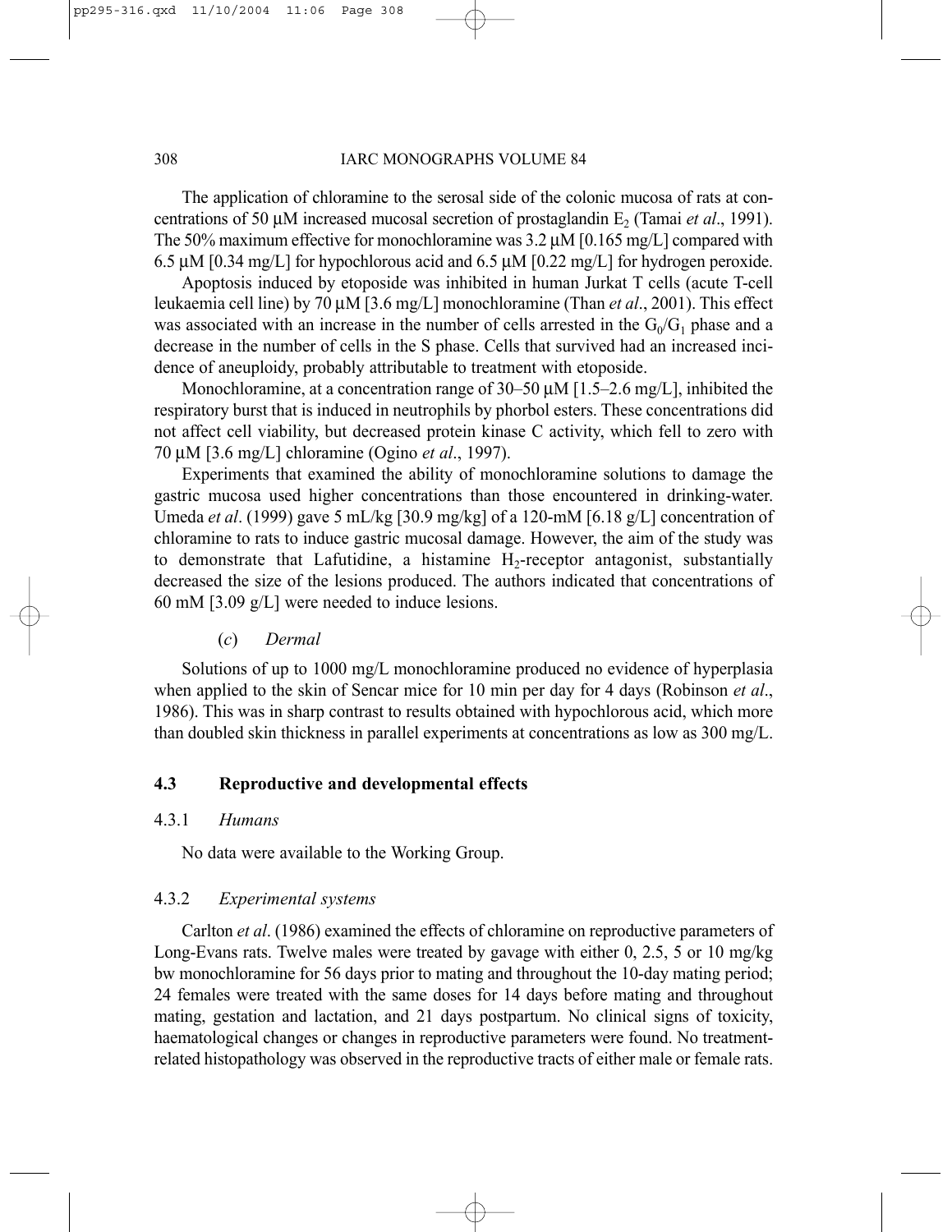### **4.4 Genetic and related effects**

#### 4.4.1 *Humans*

No data were available to the Working Group.

#### 4.4.2 *Experimental systems* (see Table 1 for details and references)

All the results given in Section 4.4.2 correspond to single studies.

After exposure of *Bacillus subtilis* cells or *B. subtilis* DNA to monochloramine, singlestrand breaks as well as loss of DNA-transforming activity were observed. Monochloramine did not induce a mutagenic effect in *Salmonella typhimurium* strain TA100 and was a weak mutagen in the reversion of trpC to trp<sup>+</sup> in *B. subtilis*. [The Working Group noted that the procedure followed by these authors was less sensitive than the standard Maron and Ames plating method.]

The water obtained after treatment of a non-mutagenic raw water with monochloramine showed mutagenic activity to *S. typhimurium* in the presence and in the absence of metabolic activation (Cheh *et al.*, 1980). [The Working Group noted that the mutagenic activity is probably not due to monochloramine but to by-products of the reaction of monochloramine with organic carbon contained in the raw water.] Treatment of fulvic acid solutions or of drinking-water with monochloramine induced the appearance of significant mutagenicity in *S. typhimurium* strains TA100 and TA98 (Cozzie *et al.*, 1993; DeMarini *et al.*, 1995) [The Working Group noted that the mutagenic activity observed was not attributable to monochloramine itself but to by-products of the reaction of monochloramine with organic compounds.]

Monochloramine caused double-strand DNA breakage in plasmid pUC18, and chlorogenic acid prevented this effect. *In vitro*, it induced DNA double-strand breaks and chromatin condensation in rabbit gastric mucosal cells and human stomach carcinoma KATO III cells, and DNA fragmentation in rabbit gastric mucosal cells and in human stomach adenocarcinoma MKN45 cells. The precursors of monochloramine, ammonia and hypochlorous acid did not induce DNA double-strand breaks or chromatin condensation in either rabbit gastric mucosal or KATO III cells (Suzuki *et al.*, 1997).

In a single in-vivo study, monochloramine did not induce micronucleus formation, chromosomal aberrations or aneuploidy in the bone marrow of CD-1 mice or sperm abnormalities in  $B6C3F<sub>1</sub>$  mice. Monochloramine induced the formation of micronuclei in erythrocytes of newt larvae *in vivo*.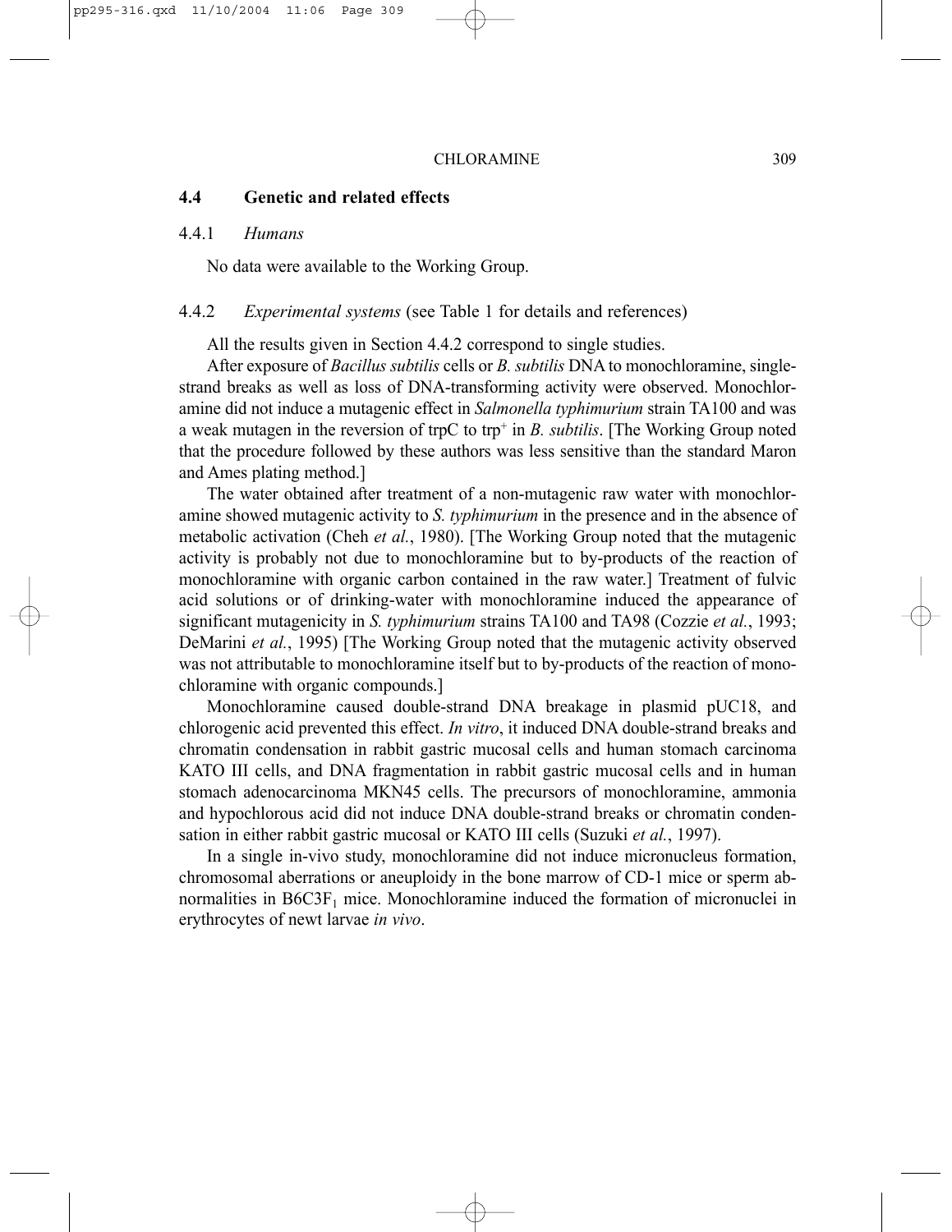| س<br>$\overline{0}$<br>Table 1. Genetic and related effects of chloramine                       |                                             |                                              |                             |                             |                   |
|-------------------------------------------------------------------------------------------------|---------------------------------------------|----------------------------------------------|-----------------------------|-----------------------------|-------------------|
| Test system                                                                                     | Result <sup>a</sup>                         |                                              | Dose <sup>b</sup>           | Reference                   |                   |
|                                                                                                 | Without<br>exogenous<br>metabolic<br>system | With<br>exogenous<br>metabolic<br>activation | (LED or HID)                |                             |                   |
| DNA strand breaks, Bacillus subtilis culture                                                    | $^{+}$                                      | <b>NT</b>                                    | 112 $\mu$ M [5.7]           | Shih & Lederberg<br>(1976a) | IARC              |
| Salmonella typhimurium TA100, reverse mutation                                                  |                                             | NT                                           | 60 $\mu$ M [3]              | Thomas <i>et al.</i> (1987) |                   |
| Bacillus subtilis, reverse mutation                                                             | $^{+}$                                      | NT                                           | 56 μM [2.9]                 | Shih & Lederberg<br>(1976b) | <b>MONOGRAPHS</b> |
| DNA double-strand breaks, plasmid pUC18 DNA in vitro                                            | $^+$                                        | NT                                           | 3 mM [154.5]                | Shibata et al. (1999)       |                   |
| DNA double-strand breaks, rabbit gastric mucosal cells in vitro                                 |                                             | NT                                           | $0.1$ mM $[5.15]$           | Suzuki et al. (1997)        |                   |
| DNA fragmentation, rabbit gastric mucosal cells in vitro                                        | $^{+}$                                      | <b>NT</b>                                    | $0.1$ mM [5.15]             | Suzuki et al. (1997)        |                   |
| DNA double-strand breaks, human gastric carcinoma KATO III cells in vitro                       | $^{+}$                                      | NT                                           | $0.1$ mM [5.15]             | Suzuki et al. (1997)        |                   |
| Chromatin condensation, rabbit gastric mucosal cells in vitro                                   | $^{+}$                                      | NT                                           | $0.1$ mM [5.15]             | Suzuki et al. (1997)        |                   |
| DNA fragmentation, human gastric adenocarcinoma MKN45 cells in vitro                            | $^{+}$                                      | NT                                           | $0.001$ mM $[0.05]$         | Suzuki et al. (1998)        |                   |
| DNA fragmentation, human gastric carcinoma KATO III cells in vitro                              |                                             | NT                                           | $0.001$ mM $[0.05]$         | Suzuki et al. (1998)        | <b>VOLUME</b>     |
| Chromatin condensation, human gastric carcinoma KATO III cells in vitro                         | $^{+}$                                      | <b>NT</b>                                    | $0.1$ mM [5.15]             | Suzuki et al. (1997)        |                   |
| Micronucleus formation, CD-1 mouse bone-marrow erythrocytes in vivo                             |                                             |                                              | $200^{\circ}$ po $\times$ 5 | Meier <i>et al.</i> (1985)  |                   |
| Micronucleus formation, <i>Pleurodeles waltl</i> newt larvae peripheral<br>erythrocytes in vivo | $^{+}$                                      |                                              | $0.15^d$                    | Gauthier et al. (1989)      | $^{84}$           |
| Chromosomal aberrations, CD-1 mouse bone-marrow cells in vivo                                   |                                             |                                              | $200^{\circ}$ po $\times$ 5 | Meier <i>et al.</i> (1985)  |                   |
| Aneuploidy, bone-marrow cells of CD-1 mouse in vivo                                             |                                             |                                              | $200^{\circ}$ po $\times$ 5 | Meier et al. (1985)         |                   |
| Sperm morphology, B6C3F1 mice in vivo                                                           |                                             |                                              | $200^{\circ}$ po $\times$ 5 | Meier et al. (1985)         |                   |

 $a^4$  +, positive; –, negative; NT, not tested

<sup>b</sup> LED, lowest effective dose; HID, highest ineffective dose; in-vitro tests,  $\mu g/mL$ ; in-vivo tests, mg/kg bw; po, orally c Amount of chloramine (in  $\mu g$ ) administered daily to each animal by gavage for 5 days

 $\alpha$ <sup>c</sup> Amount of chloramine (in µg) administered daily to each animal by gavage for 5 days  $\alpha$ <sup>d</sup> Larvae reared in chloramine-containing water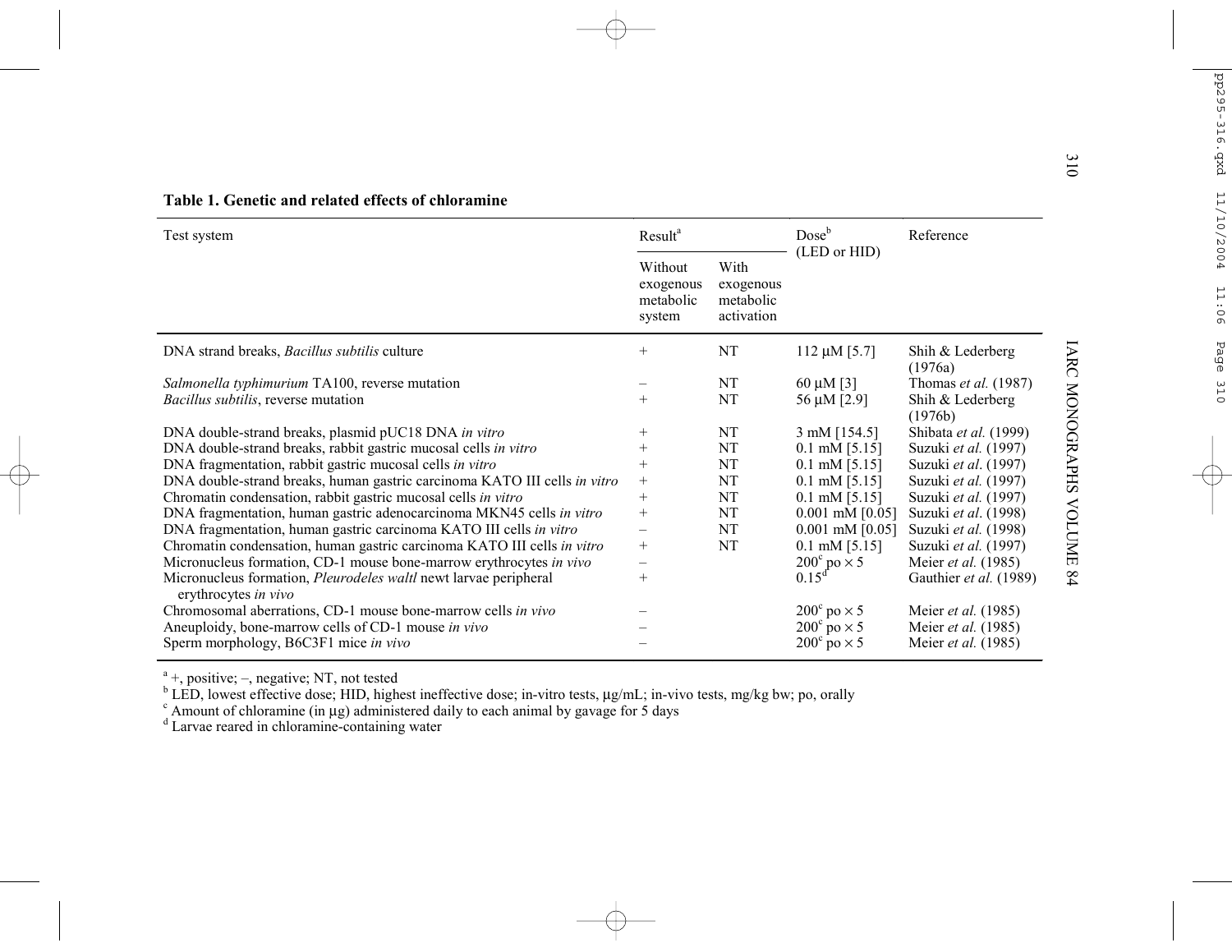# **5. Summary of Data Reported and Evaluation**

## **5.1 Exposure data**

Chloramine, formed by the reaction of ammonia with chlorine, is increasingly being used in the disinfection of drinking-water. Monochloramine, dichloramine and trichloramine are in equilibrium, with monochloramine predominating. Exposure to milligramper-litre levels occurs through ingestion of chloraminated water. Chloramines are also formed in swimming pools from the reaction of chlorine with nitrogen-containing contaminants, and trichloramine has been measured in swimming-pool air. Chloramine generated *in situ* is also used as an intermediate in the production of hydrazines, organic amines and other industrial chemicals.

# **5.2 Human carcinogenicity data**

Several studies were identified that analysed risk with respect to one or more measures of exposure to complex mixtures of disinfection by-products that are found in most chlorinated and chloraminated drinking-water. No data specifically on chloramine were available to the Working Group.

#### **5.3 Animal carcinogenicity data**

Chloraminated drinking-water (predominantly in the form of monochloramine) was tested for carcinogenicity by oral administration in female and male mice and rats without demonstrating clear evidence of carcinogenic activity. In carcinogen-initiated rats, chloramine generated by ammonium acetate (in feed) and sodium hypochlorite (in drinkingwater) promoted stomach cancer.

# **5.4 Other relevant data**

36Cl-Labelled chloramine is readily absorbed after oral administration to rats. About 25% of the administered radioactivity is excreted in the urine over 120 h.

Nitrogen trichloride (trichloroamine) is volatilized from food-processing water disinfected with chloramine and from swimming-pool waters disinfected with chlorine, and reacts with ammonia in water to form chloramine. Upon inhalation, it produces lung irritation and may be a cause of occupational asthma. Ingestion of monochloramine produced no clinical abnormalities in male volunteers at concentrations as high as 15 mg/L. No reproductive or developmental effects have been associated with monochloramine.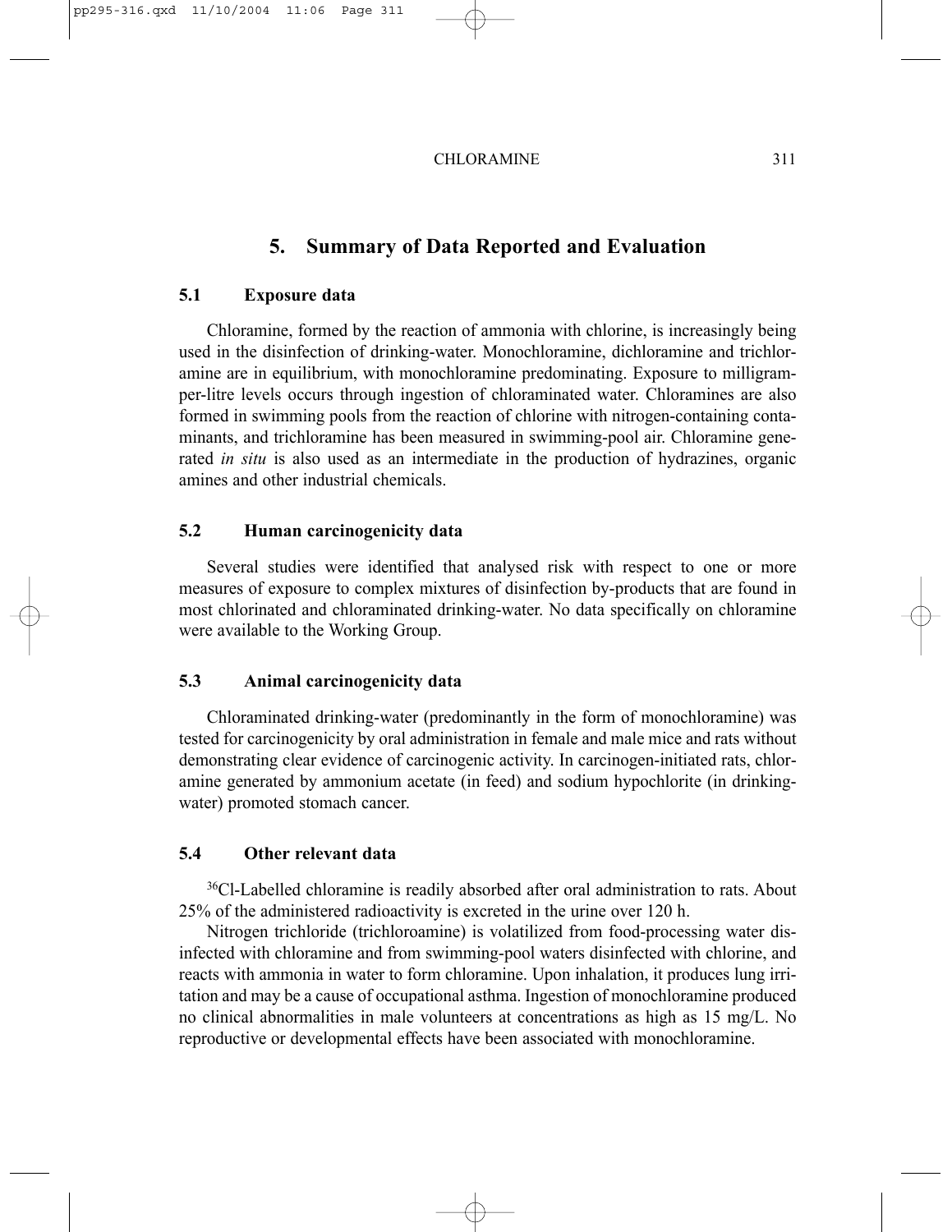Chloramine induced single-strand breaks and loss of DNA-transforming activity and was a weak mutagen in *Bacillus subtilis*. It was not mutagenic to *Salmonella typhimurium*. *In vitro*, chloramine caused double-strand DNA breakage in plasmid pUC18, and DNA fragmentation and DNA double-strand breaks as well as chromatin condensation in rabbit gastric mucosal cells and human stomach cancer cells. Monochloramine did not induce micronuclei, chromosomal aberration, aneuploidy or sperm abnormality in mice *in vivo*, but induced the formation of micronuclei in erythrocytes of newt larvae *in vivo*.

#### **5.5 Evaluation**

There is *inadequate evidence* in humans for the carcinogenicity of chloramine.

There is *inadequate evidence* in experimental animals for the carcinogenicity of monochloramine.

#### **Overall evaluation**

Chloramine is *not classifiable as to its carcinogenicity to humans (Group 3)*.

# **6. References**

- Abdel-Rahman, M.S., Waldron, D.M. & Bull, R.J. (1983) A comparative kinetics study of monochloramine and hypochlorous acid in rat. *J. appl. Toxicol*., **3**, 175–179
- Abdel-Rahman, M.S., Suh, D.H. & Bull, R.J. (1984) Toxicity of monochloramine in rat: An alternative drinking water disinfectant. *J. Toxicol. environ Health*, **13**, 825–834
- American Public Health Association/American Water Works Association/Water Environment Federation (1999) Method 4500-Cl chlorine (residual). In: *Standard Methods for the Examination of Water and Wastewater*, 20th Ed., Washington, DC
- Bercz, J.P., Jones, L., Garner, L., Murray, D., Ludwig, D.A. & Boston, J. (1982) Subchronic toxicity of chlorine dioxide and related compounds in drinking water in the nonhuman primate. *Environ. Health Perspect*., **46**, 47–55
- Bilzer, M., & Lauterburg, B.H. (1991) Effects of hypochlorous acid and chloramines on vascular resistance, cell integrity, and biliary glutathione disulfide in the perfused rat liver: Modulation by glutathione. *J. Hepatol*., **13**, 84–89
- Carlton, B.D., Barlett, P., Basaran, A., Colling, K., Osis, I. & Smith, M.K. (1986) Reproductive effects of alternative disinfectants. *Environ. Health Perspect*., **69**, 237–241
- Carr, A.C., Hawkins, C.L., Thomas, C.R., Stocker, R. & Frei, B. (2001) Relative reactivities of *N*chloramines and hypochlorous acid with human plasma constituents. *Free Radic. Biol. Med*., **30**, 526–536
- Cheh, A.M., Skochdopole, J., Koski, P. & Cole, L. (1980) Nonvolatile mutagens in drinking water: Production by chlorination and destruction by sulfite. *Science*, **207**, 90–92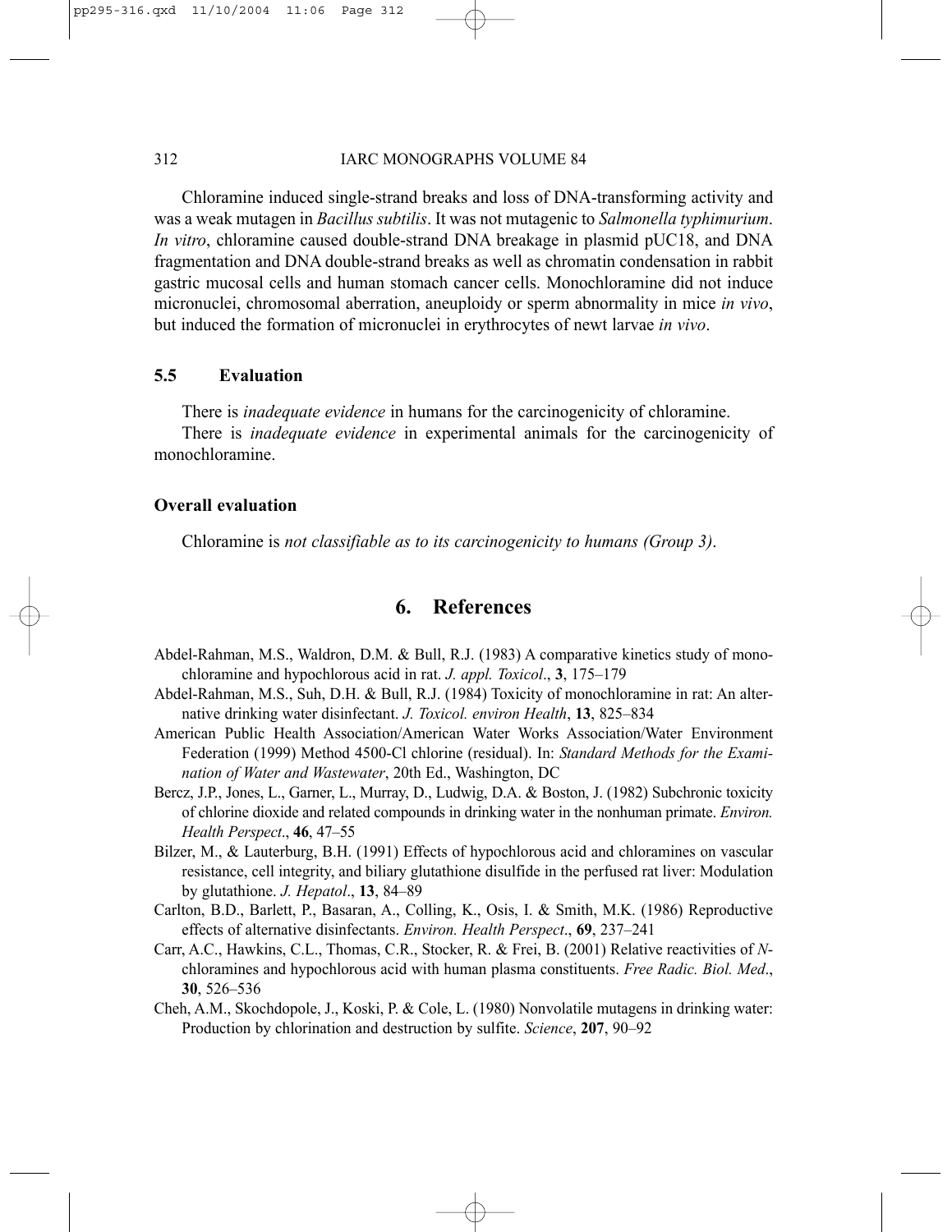- Cozzie, D.A., Kanniganti, R., Charles, M.J., Johnson, J.D. & Ball, L.M. (1993) Formation and characterization of bacterial mutagens from reaction of the alternative disinfectant monochloramine with model aqueous solutions of fulvic acid. *Environ. mol. Mutag.*, **21**, 237–246
- Daniel, F.B., Condie, L.W., Robinson, M., Stober, J.A., York, R.G., Olson, G.R. & Wang, S.-R. (1990) Comparative subchronic toxicity studies of three disinfectants. *J. Am. Water Works Assoc*., **82**, 61–69
- Daniel, F.B., Ringhand, H.P., Robinson, M., Stober, J.A., Olson, G.R. & Page, N.P. (1991) Comparative subchronic toxicity of chlorine and monochloramine in the B6C3F1 mouse. *J. Am. Water Works Assoc*., **83**, 68–75
- Dekigai, H., Murakami, M. & Kita, T. (1995) Mechanism of *Helicobacter pylori*-associated gastric mucosal injury. *Dig. Dis. Sci.*, **40**, 1332–1339
- DeMarini, D.M., Abu-Shakra, A., Felton, C.F., Patterson, K.S. & Shelton, M.L. (1995) Mutation spectra in Salmonella of chlorinated, chloraminated, or ozonated drinking water extracts: Comparison to MX. *Environ. mol. Mutag.*, **26**, 270–285
- Diehl, A.C., Speitel, G.E., Jr, Symons, J.M., Krasner, S.W., Hwang, C.J. & Barrett, S.E. (2000) DBP formation during chloramination. *J. Am. Water Works Assoc.*, **92**, 76–90
- Environmental Protection Agency (1998) National primary drinking water regulations; disinfectants and disinfection byproducts; final rule. *Fed. Regist*., **63**, 69390–69476
- Exon, J.H., Koller, L.D., O'Reilly, C.A. & Bercz, J.P. (1987) Immunotoxicologic evaluation of chlorine-based drinking water disinfectants, sodium hypochlorite and monochloramine. *Toxicology*, **44**, 257–269
- Fluck, S., McKane, W., Cairns, T., Fairchild, V., Lawrence, A., Lee, J., Murray, D., Polpitiye, M., Palmer, A. & Taube, D. (1999) Chloramine-induced haemolysis presenting as erythropoietin resistance. *Nephrol. Dial. Transplant*., **14**, 1687–1691
- Gagnaire, F., Azim, S., Bonnet, P., Hecht, G. & Hery, M. (1994) Comparison of the sensory irritation response in mice to chlorine and nitrogen trichloride. *J. appl. Toxicol*., **14**, 405–409
- Gauthier, L., Levi, Y. & Jaylet, A. (1989) Evaluation of the clastogenicity of water treated with sodium hypochlorite or monochloramine using a micronucleus test in newt larvae (*Pleurodeles waltl*). *Mutagenesis*, **4**, 170–173
- Haseman, J.K. (1984) Statistical issues in the design, analysis and interpretation of animal carcinogenicity studies. *Environ. Health Perspect*., **58**, 385–392
- Health Canada (2003) *Summary of Guidelines for Canadian Drinking Water Quality*, Ottawa
- Hery, M., Hecht, G., Gerger, J.M., Gendre, J.C., Hubert, G. & Rebuffaud, I. (1995). Exposure to chloramines in the atmosphere of indoor swimming pools. *Ann. occup. Hyg.*, **39**, 427–439
- Hery, M., Gerber, J.M., Hecht, G., Subra, I., Possoz, C., Aubert, S., Dieudonne, M. & Andre, J.C. (1998) Exposure to chloramines in a green salad processing plant. *Ann. occup. Hyg*., **42**, 437–451
- Holzwarth, G., Balmer, R.G. & Soni, L. (1984) The fate of chlorine and chloramines in cooling towers. *Water Res.*, **18**, 1421–1427
- Iishi, H., Tatsuta, M., Baba, M., Mikuni, T., Yamamoto, R., Iseki, K., Yano, H., Uehara, H. & Nakaizumi, A. (1997) Enhancement by monochloramine of the development of gastric cancers in rats: A possible mechanism of *Helicobacter pylori*-associated gastric carcinogenesis. *J. Gastroenterol*., **32**, 435–441
- Isaac, R.A. & Morris, J.C. (1980) Rates of transfer of active chlorine between nitrogenous substrates. In: Jolley, R.L., ed., *Water Chlorination*, Vol. 3, Ann Arbor, MI, Ann Arbor Science, pp. 183–191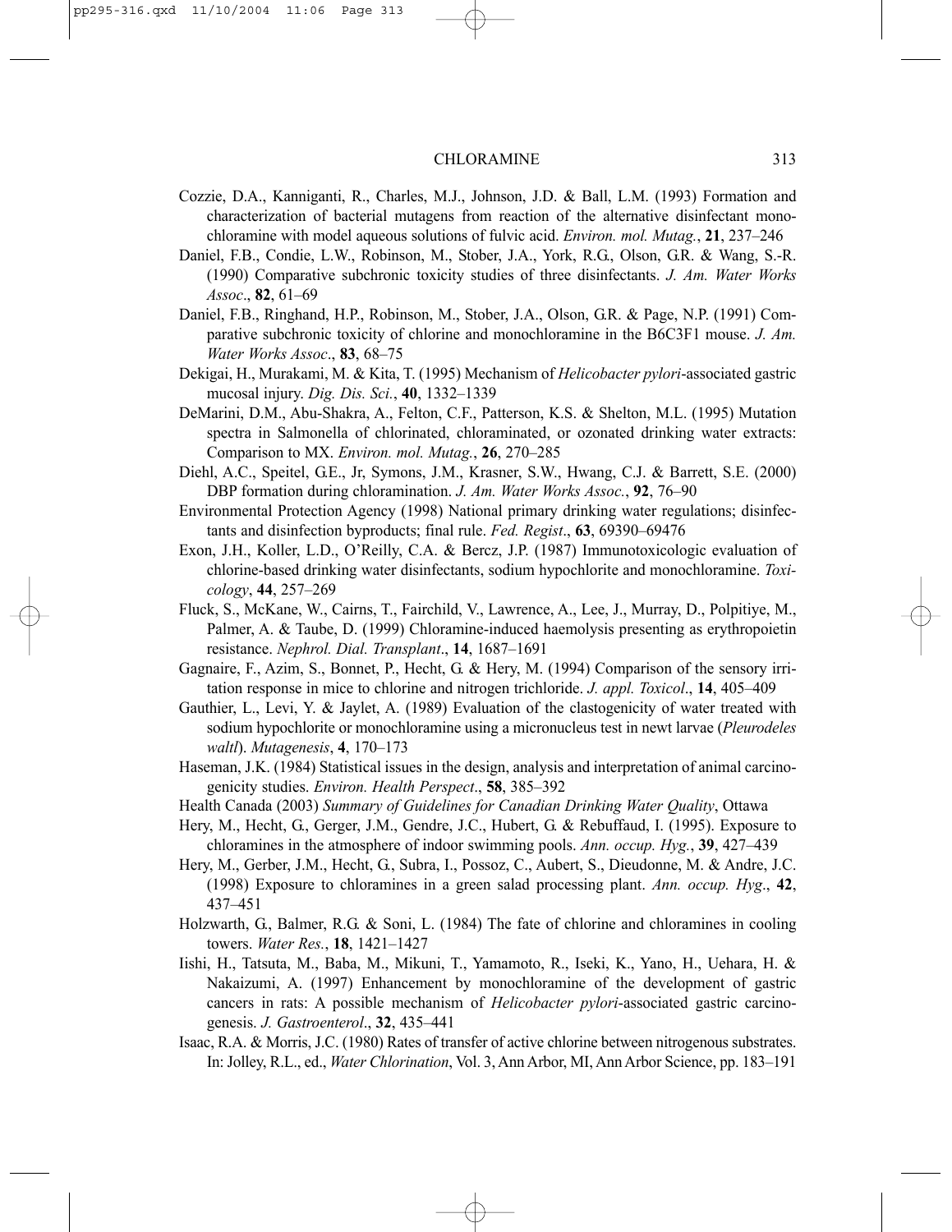- Iseki, K., Tatsuta, M., Iishi, H., Baba, M., Mikuni, T., Hirasawa, R., Yano, H., Uehara, H. & Nakaizumi, A. (1998) Attenuation by methionine of monochloramine-enhanced gastric carcinogenesis induced by *N*-methyl-*N*′-nitro-*N*-nitrosoguanidine in Wistar rats. *Int. J. Cancer*, **76**, 73–76
- Kato, S., Umeda, M., Takeeda, M., Kanatsu, K. & Takeuchi, K. (2002) Effect of taurine on ulcerogenic response and impaired ulcer healing induced by monochloramine in rat stomachs. *Aliment. Pharmacol. Ther*., **16** (Suppl. 2), 35–43
- Kirk, R.E. & Othmer, D.F., eds (1993) *Encyclopedia of Chemical Technology*, 4th Ed., Vol. 5, New York, John Wiley & Sons, p. 916
- Lubbers, J.R. & Bianchine, J.R. (1984) Effects of the acute rising dose administration of chlorine dioxide, chlorate and chlorite to normal healthy adult male volunteers. *J. environ. Pathol. Toxicol. Oncol*., **5** , 215–228
- Lubbers, J.R., Chauhan, S., Miller, J.K. & Bianchine, J.R. (1984) The effects of chronic administration of chlorine dioxide, chlorite and chlorate to normal healthy adult male volunteers. *J. environ. Pathol. Toxicol. Oncol*., **5**, 229–238
- Mashino, T. & Fridovich, I. (1988) NADPH mediates the inactivation of bovine liver catalase by monochloroamine. *Arch. Biochem. Biophys*., **265**, 279–285
- Massin, N., Bohadana, A.B., Wild, P., Héry, M., Toamain, J.P. & Hubert, G. (1998) Respiratory symptoms and bronchial responsiveness in lifeguards exposed to nitrogen trichloride in indoor swimming pools. *Occup. environ. Med.*, **55**, 258–263
- Meier, J.R., Bull, R.J., Stober, J.A. & Cimino, M.C. (1985) Evaluation of chemicals used for drinking water disinfection for production of chromosomal damage and sperm-head abnormalities in mice. *Environ. Mutag.*, **7**, 201–211
- Minami, M., Inagaki, H., Katsumata, M., Miyake, K. & Tomoda, A. (1993) Inhibitory action of chloramine on formate-metabolizing system. Studies suggested by an unusual case record. *Biochem. Pharmacol*., **45**, 1059–1064
- Naito, Y., Yoshikawa, T., Fujii, T., Boku, Y., Yagi, N., Dao, S., Yoshida, N., Kondo, M., Matsui, H., Ohtani-Fujita, N. & Sakai, T. (1997) Monochloramine-induced cell growth inhibition and apoptosis in a rat gastric mucosal cell line. *J. clin. Gastroenterol.*, **25** (Suppl. 1), S179–S185
- Narahara, H., Tatsuta, M., Iishi, H., Baba, M., Mikuni, T., Uedo, N., Sakai, N. & Yano, H. (2001) Attenuation by ambroxol of monochloramine-enhanced gastric carcinogenesis: A possible prevention against *Helicobacter pylori*-associated gastric carcinogenesis. *Cancer Lett*., **168**, 117–124
- National Health and Medical Research Council and Agriculture and Resource Management Council of Australia and New Zealand (1996) *Australian Drinking Water Guidelines Summary*, Canberra
- National Toxicology Program (1992) *Toxicology and Carcinogenesis Studies of Chlorinated Water (CAS Nos. 7782-50-5 and 7681-52-9) and Chloraminated Water (CAS No. 10599-90-3) (Deionized and Charcoal-Filtered) in F344/N Rats and B6C3F1 Mice (Drinking Water Studies)* (Tech. Rep. Ser. No. 392; NIH Publ. No. 92-2847), Research Triangle Park, NC
- Ogino, T., Kobuchi, H., Sen, C.K., Roy, S., Packer, L. & Maguire, J.J. (1997) Monochloramine inhibits phorbol ester-inducible neutrophil respiratory burst activation and T cell interleukin-2 receptor expression by inhibiting inducible protein kinase C activity. *J. biol. Chem*., **272**, 26247–26252
- Oldenburg, P.S., Regan, J.M., Harringston, G.W. & Noguera, D.R. (2002) Kinetics of *Nitrosomonas europaea* inactivation by chloramine. *J. Am. Water Works Assoc.*, **94**, 100–110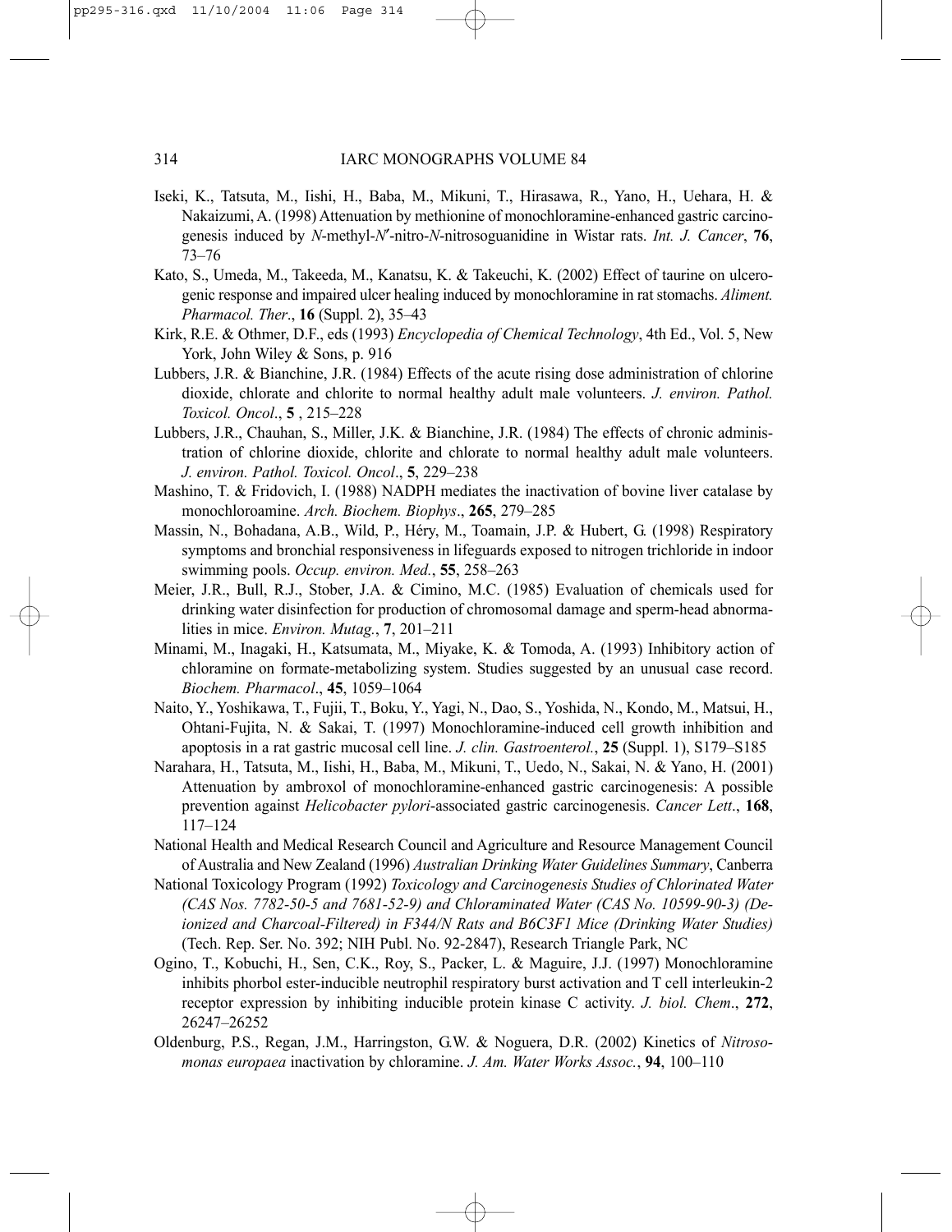- Penn, A., Lu, M.-X. & Parkes, J.L. (1990) Ingestion of chlorinated water has no effect upon indicators of cardiovascular disease in pigeons. *Toxicology*, **63**, 301–313
- Poon, R., Lecavalier, P., Tryphonas, H., Bondy, G., Chen, M., Chu, I., Yagminas, A., Valli, V.E., D'Amour, M. & Thomas, B. (1997) Effects of subchronic exposure of monochloramine in drinking water on male rats. *Regul. Toxicol. Pharmacol*., **25**, 166–175
- Prütz, W.A., Kissner, R. & Koppenol, W.H. (2001) Oxidation of NADH by chloramines and chloramides and its activation by iodide and by tertiary amines. *Arch. Biochem. Biophys.*, **393**, 297–307
- Revis, N.W., McCauley, P., Bull, R. & Holdsworth, G. (1986) Relationship of drinking water disinfectants to plasma cholesterol and thyroid hormone levels in experimental studies. *Proc. natl Acad. Sci. USA*, **83**, 1485–1489
- Robinson, M., Bull, R.J., Schamer, M. & Long, R.E. (1986) Epidermal hyperplasia in mouse skin following treatment with alternative drinking water disinfectants. *Environ. Health Perspect*., **69**, 293–300
- Shibata, H., Sakamoto, Y., Oka, M. & Kono, Y. (1999) Natural antioxidant, chlorogenic acid, protects against DNA breakage caused by monochloramine. *Biosci. Biotechnol. Biochem.*, **63**, 1295–1297
- Shih, K.L. & Lederberg, J. (1976a) Effects of chloramine on *Bacillus subtilis* deoxyribonucleic acid. *J*. *Bacteriol.*, **125**, 934–945
- Shih, K.L. & Lederberg, J. (1976b) Chloramine mutagenesis in *Bacillus subtilis*. *Science*, **192**, 1141–1143
- Suzuki, M., Miura, S., Suematsu, M., Fukumura, D., Kurose, I., Suzuki, H., Kai, A., Kudoh, Y., Ohashi, M. & Tsuchiya, M. (1992) *Helicobacter pylori*-associated ammonia production enhances neutrophil-dependent gastric mucosal cell injury. *Am. J. Physiol.*, **263**, G719–G725
- Suzuki, H., Mori, M., Suzuki, M., Sakurai, K., Miura, S. & Ishii, H. (1997) Extensive DNA damage induced by monochloramine in gastric cells. *Cancer Lett.*, **115**, 243–248
- Suzuki, H., Seto, K., Mori, M., Suzuki, M., Miura, S. & Ishii, H. (1998) Monochloramine induced DNA fragmentation in gastric cell line MKN45. *Am. J. Physiol*., **275**, G712–G716
- Tamai, H., Kachur, J.F., Baron, D.A., Grisham, M.B. & Gaginella, T.S. (1991) Monochloramine, a neutrophil-derived oxidant, stimulates rat colonic secretion. *J. Pharmacol. exp. Ther*., **257**, 887–894
- Tanen, D.A., Graeme, K.A. & Raschke, R. (1999) Severe lung injury after exposure to chloramine gas from household cleaners. *New Engl. J. Med*., **341**, 848–849
- Taras, M.J. (1953) Effect of free residual chlorination on nitrogen compounds in water. *J. Am. Water Works Assoc.*, **45**, 4761
- Than, T.A., Ogino, T., Omori, M. & Okada, S. (2001) Monochloramine inhibits etoposide-induced apoptosis with an increase in DNA aberration. *Free Radic. Biol. Med*., **30**, 932–940
- Thickett, K.M., McCoach, J.S., Gerber, J.M., Sadhra, S. & Burge, P.S. (2002) Occupational asthma caused by chloramines in indoor swimming-pool air. *Eur. respir. J*., **19**, 827–832
- Thomas, E.L., Jefferson, M.M., Bennett, J.J. & Learn, D.B. (1987) Mutagenic activity of chloramines. *Mutat. Res.*, **188**, 35–43
- Umeda, M., Fujita, A., Nishiwaki, H. & Takeuchi, K. (1999) Monochloramine and gastric lesions. Effect of lafutidine, a novel histamine  $H_2$ -receptor antagonist, on monochloramine-induced gastric lesions in rats: Role of capsaicin-sensitive sensory neurons. *J. Gastroenterol. Hepatol*., **14**, 859–865